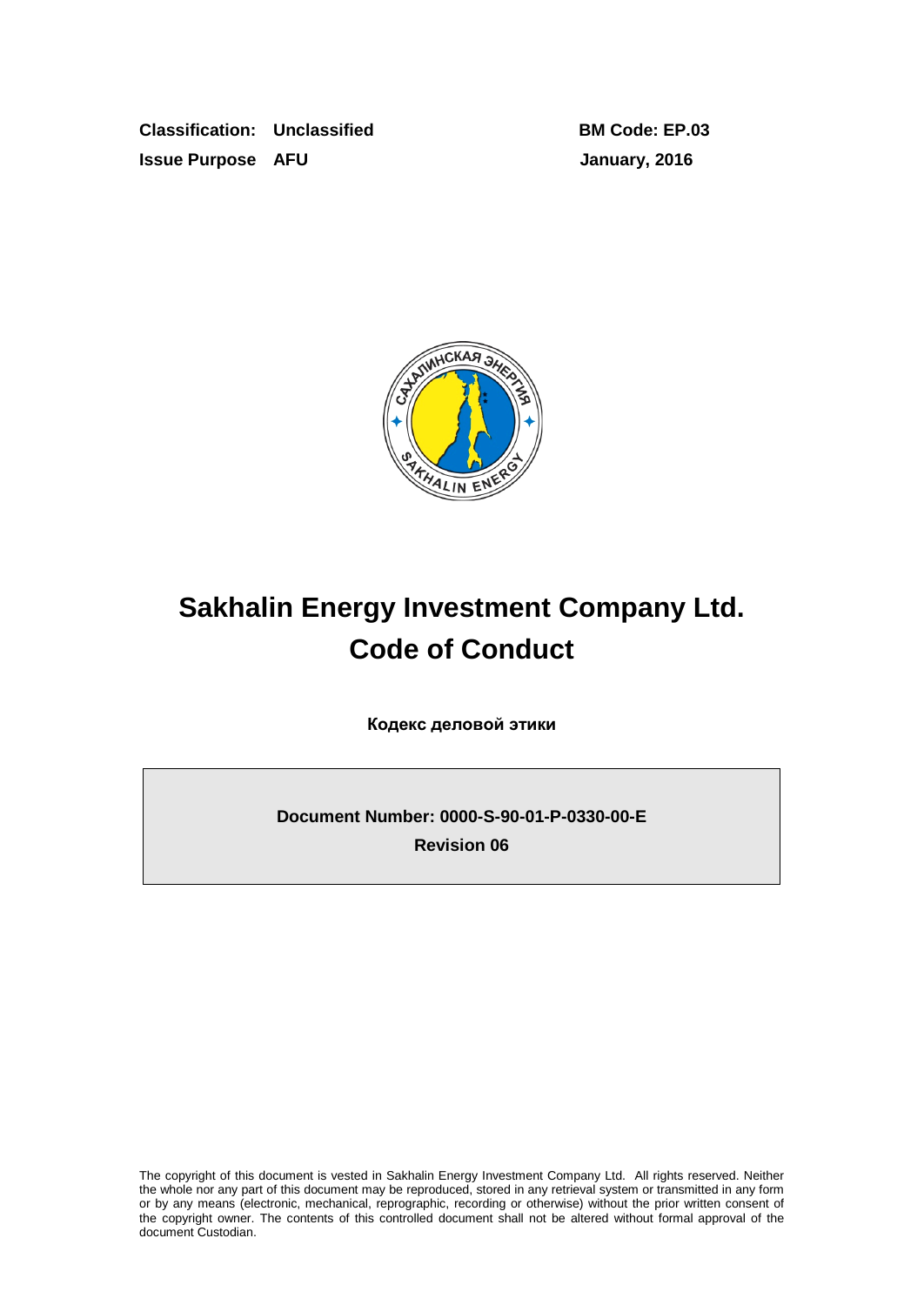

# **Document History**

| Filename |
|----------|
|          |

0000-S-90-01-P-0330-00-E.pdf

| Date              | Issue | Custodian                                      | Process<br>Owner                          | Authoriser                                                                                                               | Consulted                                                                                                                                                                                                                                                                                         | <b>Distributed</b> |
|-------------------|-------|------------------------------------------------|-------------------------------------------|--------------------------------------------------------------------------------------------------------------------------|---------------------------------------------------------------------------------------------------------------------------------------------------------------------------------------------------------------------------------------------------------------------------------------------------|--------------------|
| March<br>2012     | 04    | <b>GRA</b><br>Manager,<br>Yulia<br>Mikhaylova  | Finance<br>Director,<br>Rob Van<br>Velden | CEO.<br>Andrei<br>Galaev                                                                                                 | Finance Controller,<br>External Affairs,<br>Human Resources,<br><b>Corporate Security</b>                                                                                                                                                                                                         | All Staff          |
| Februar<br>y 2014 | 05    | <b>GRA</b><br>Manager,<br>Artyom<br>Garifullin | Finance<br>Director,<br>Rob Van<br>Velden | CEO,<br>Roman<br>Dashkov                                                                                                 |                                                                                                                                                                                                                                                                                                   | All Staff          |
| January<br>2016   | 06    | GRA<br>Manager,<br>Artyom<br>Garifullin        | Finance<br>Director,<br>Rob Van<br>Velden | CEO.<br>Roman<br>Dashkov<br>poto<br>Approved<br>by CED<br>(Minutes<br>of the<br>meeting<br>as of<br>January,<br>19 2016) | Legal Directorate, IT<br>Management,<br>Information<br>Management Group,<br><b>HSE Department,</b><br>Supply Chain<br>Management,<br>Finance Controller,<br><b>External &amp; Corporate</b><br>Affairs, Human<br><b>Resources</b><br>Directorate,<br>Corporate Security,<br><b>Internal Audit</b> | All Staff          |

# **Revision Details**

| Rev | Location of Change | <b>Brief Description of Change</b>           |  |
|-----|--------------------|----------------------------------------------|--|
|     | Section 7.3        | New section "Security" added                 |  |
|     | Section 10         | Added paragraph on human rights              |  |
| 04  | Section 10.2.3     | New section on "Employee commitment" added   |  |
|     | Section 10.3.1     | Updated section on the effects of harassment |  |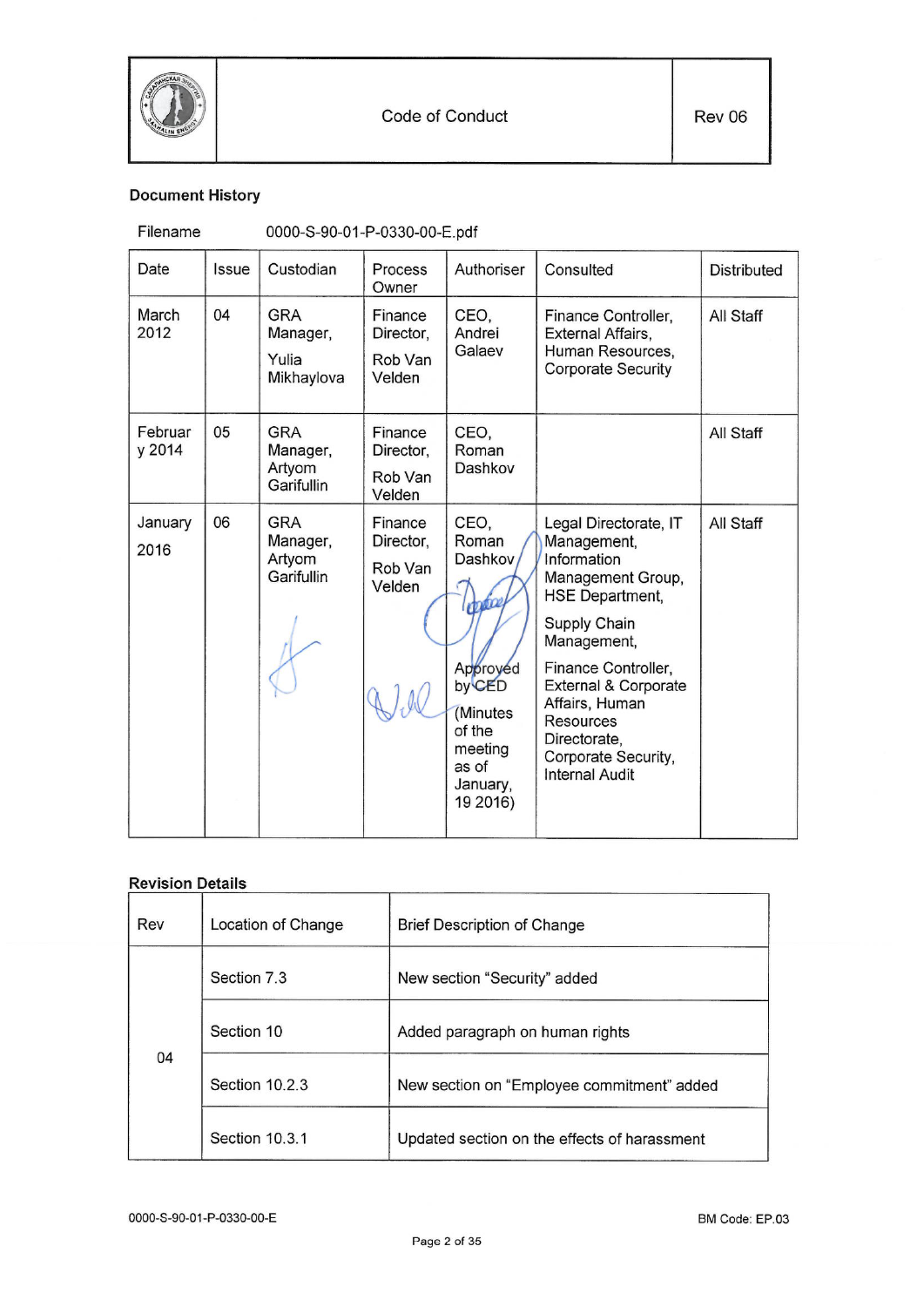

|    | Section 10.5   | New section "Working in communities" added                                                           |
|----|----------------|------------------------------------------------------------------------------------------------------|
|    | Section 11.4.2 | Updated section on "Business communication<br>principles"                                            |
| 05 |                | Foreword from CEO updated                                                                            |
| 06 | Section 1-10   | Updated all over the sections.<br>New section "Sakhalin Energy General Business<br>Principles" added |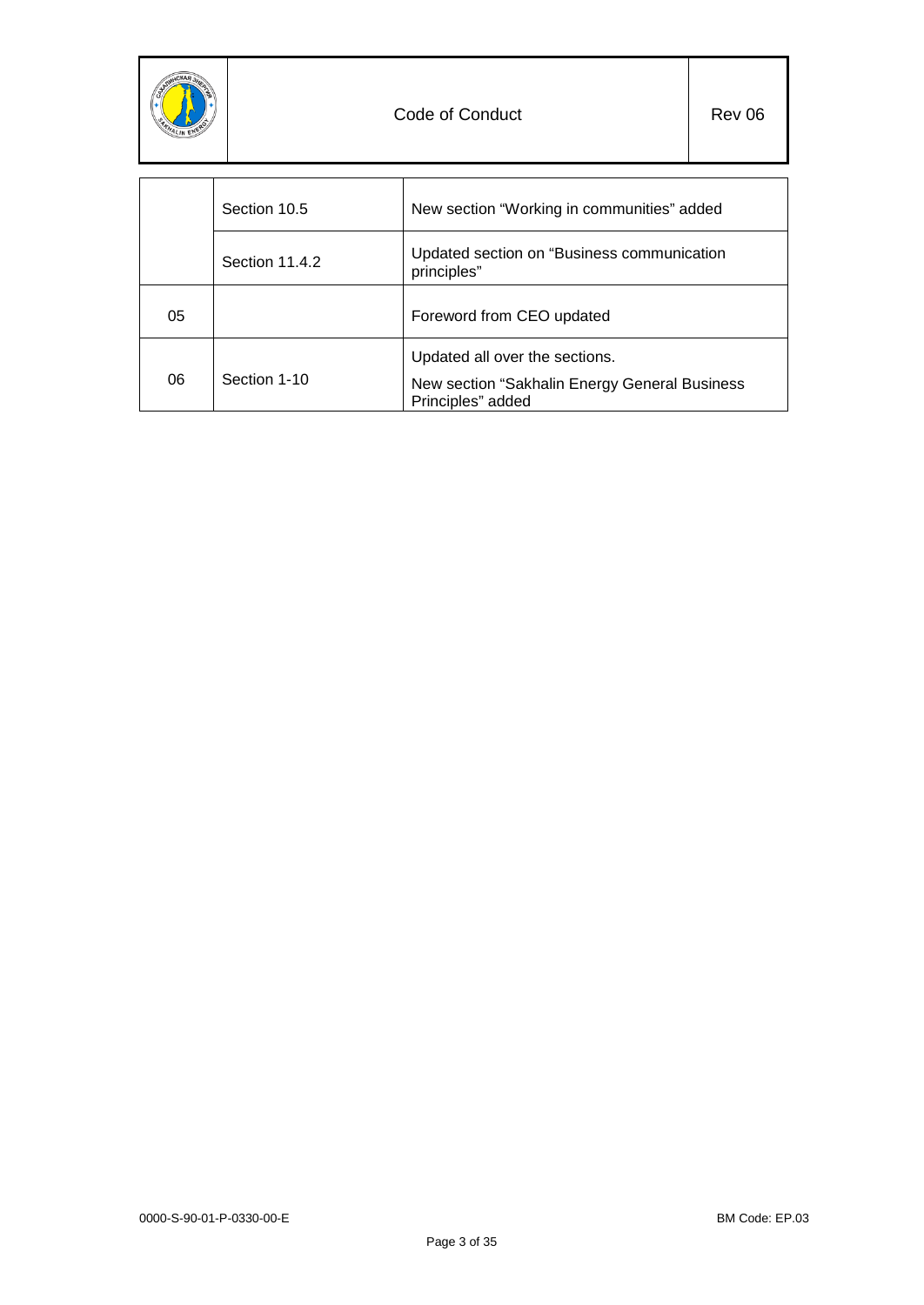

# **Message from CEO**

## Colleagues,

Sakhalin Energy endeavours to be the premier energy source in Asia Pacific Region. We are building our business with a continuous focus on operational excellence, reliability and safety in all areas of our operations. While striving to succeed we should always pay close attention to our core values and business principles.

I believe that this document - Code of Conduct – is an integral part of our corporate governance and culture. The Code defines essential rules and regulations, including norms of conduct for employees, aimed to help us to achieve our goals in line with stated values and principles of Sakhalin Energy.

Code of Conduct is mandatory for all Company's employees. Moreover, Sakhalin Energy expects the same level of ethical behaviour from its business partners.

Reputation of an honest business is a priceless asset for any organisation. Our success on no small measure is contingent on compliance with both legislative requirements and highest possible ethical standards.

By following the principles of the Code of Conduct we undertake to be honest and responsible business entity, and this, in turn, will help us to strengthen the reputation of our Company. If you are ever in doubt or seek advice, please consult the Code.

I would like to express my sincere gratitude to all of you for your everyday contribution to the ultimate business success of Sakhalin Energy while sustaining the utmost level of corporate culture.

Kind regards,

Roman Dashkov, CEO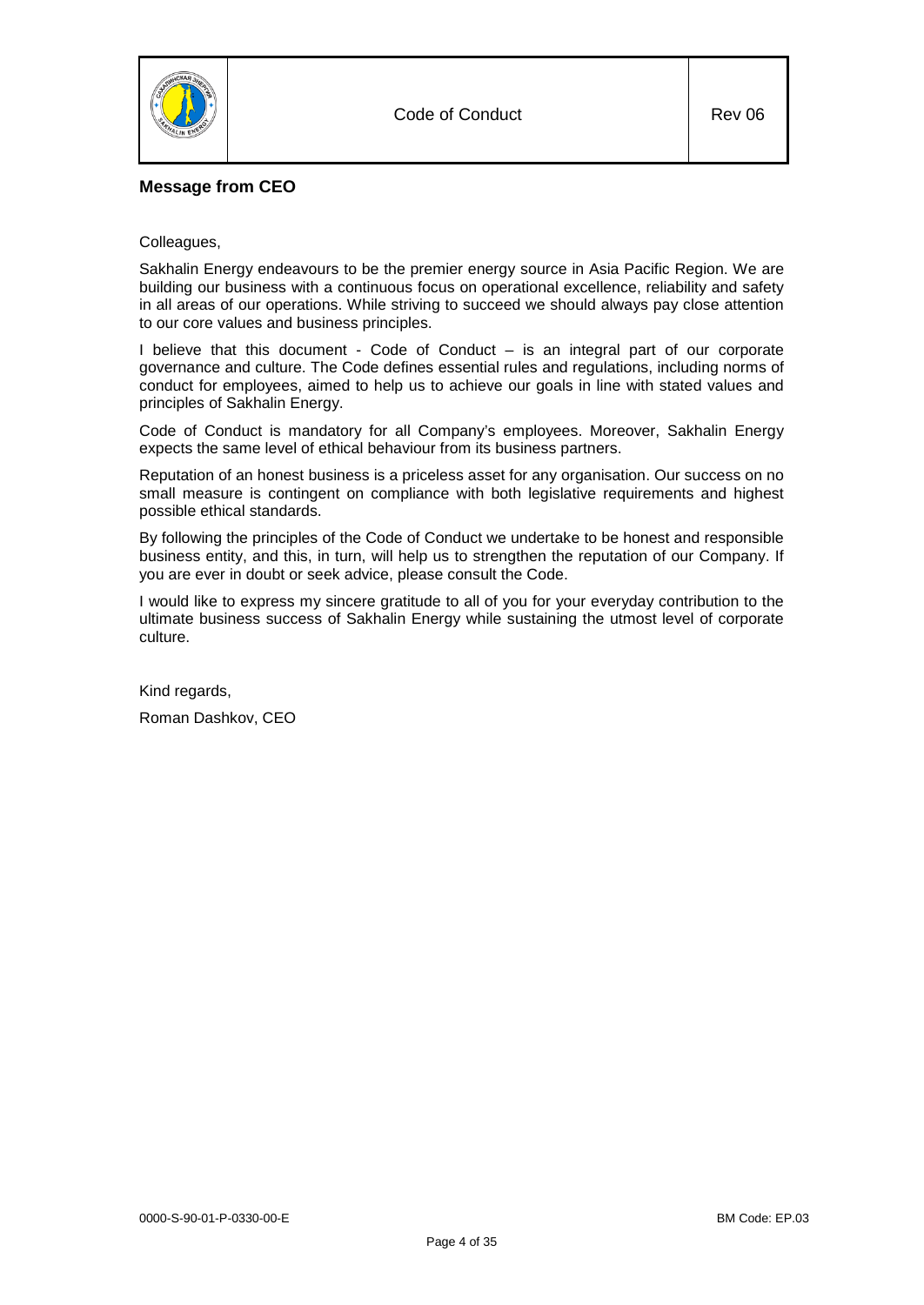

# **CONTENT:**

| 1.1   |                                                                  |  |
|-------|------------------------------------------------------------------|--|
| 1.2   |                                                                  |  |
| 1.3   |                                                                  |  |
| 1.4   |                                                                  |  |
| 2     |                                                                  |  |
| 3     |                                                                  |  |
| 4     |                                                                  |  |
| 4.1   |                                                                  |  |
| 4.2   |                                                                  |  |
| 4.3   |                                                                  |  |
| 4.4   |                                                                  |  |
| 4.5   |                                                                  |  |
| 5     |                                                                  |  |
| 5.1   |                                                                  |  |
| 5.2   |                                                                  |  |
| 5.3   |                                                                  |  |
| 5.4   |                                                                  |  |
| 6     | HEALTH, SAFETY, ENVIRONMENT, SECURITY AND SOCIAL PERFORMANCE     |  |
|       |                                                                  |  |
| 6.1   | HEALTH, SAFETY, ENVIRONMENT, SECURITY AND SOCIAL PERFORMANCE  18 |  |
| 6.2   |                                                                  |  |
| 7     |                                                                  |  |
| 7.1   |                                                                  |  |
| 7.2   |                                                                  |  |
| 7.3   |                                                                  |  |
|       |                                                                  |  |
| 7.3.1 |                                                                  |  |
| 7.4   |                                                                  |  |
| 7.5   |                                                                  |  |
| 7.6   |                                                                  |  |
| 7.7   |                                                                  |  |
| 8     |                                                                  |  |
| 8.1   |                                                                  |  |
| 8.2   |                                                                  |  |
|       | 8.2.1                                                            |  |
| 8.2.2 |                                                                  |  |
| 9     |                                                                  |  |
| 9.1   |                                                                  |  |
| 9.1.1 |                                                                  |  |
| 9.1.2 |                                                                  |  |
| 9.2   |                                                                  |  |
| 9.3   |                                                                  |  |
|       |                                                                  |  |
| 10.1  |                                                                  |  |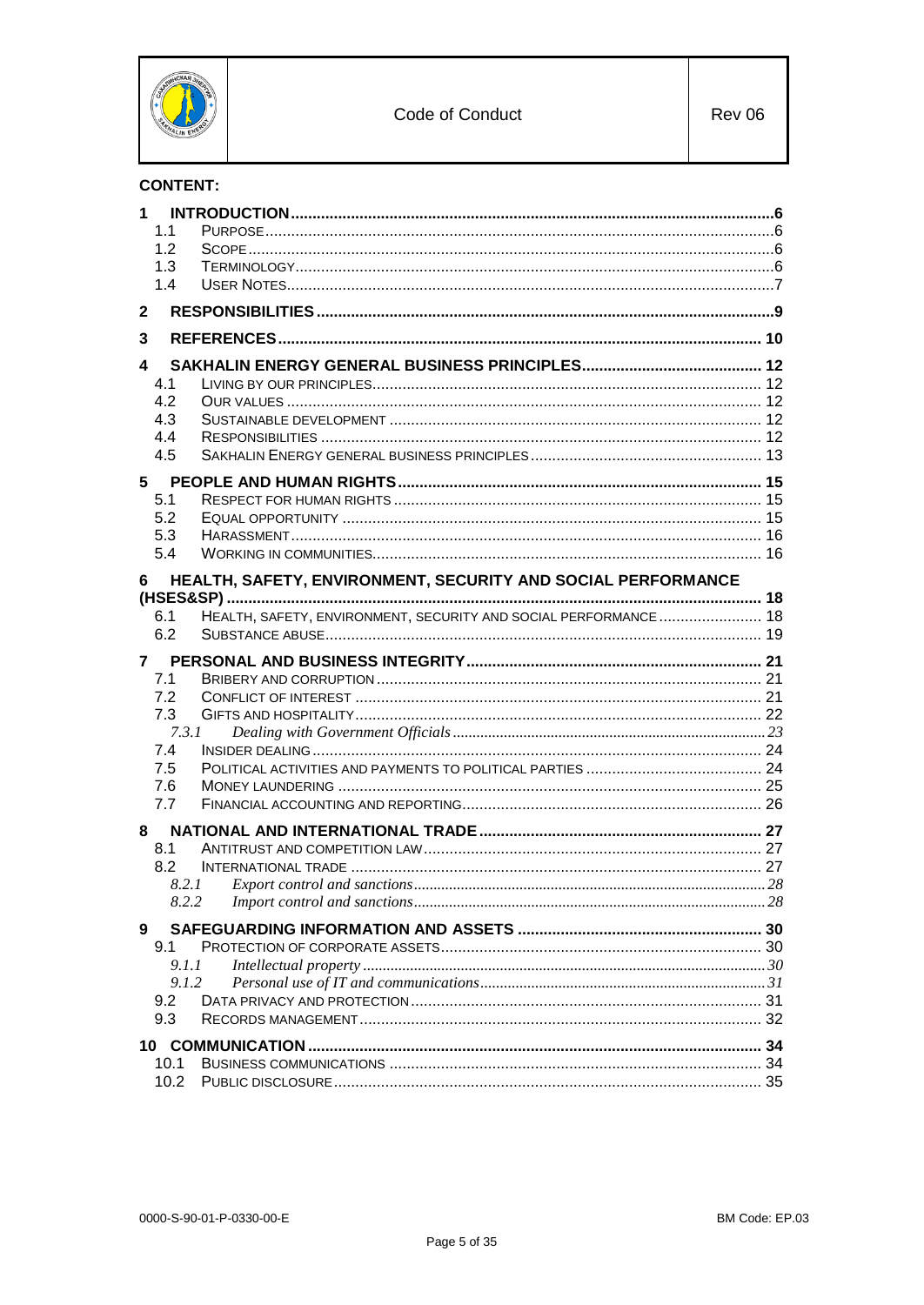

# <span id="page-5-0"></span>**1 INTRODUCTION**

The Code of Conduct is a highest level document which sets high standards and shows you how to achieve them, it serves as a common reference point for anyone about what is expected of us in a specific situation.

The Code of Conduct crystallises the basic rules, standards and behaviours necessary to compliance with our General Business Principles. It provides requirements and guidance, expressed as clearly, concisely and consistently as possible, within a single, company-wide document for all our employees on a number of company-wide risk areas.

# <span id="page-5-1"></span>**1.1 Purpose**

The Code of Conduct is to provide greater clarity about the standards you are expected to follow and the behaviours you are expected to adopt. Not just to make sure we comply with all relevant legislation and regulations, but to make sure that our individual behaviour is in line with the Sakhalin Energy core values – honesty and integrity, respect and care for people, professionalism and individual accountability, continuous improvement and teamwork.

The Code of Conduct crystallises the basic rules, standards and behaviours necessary to achieve those objectives.

The Code of Conduct is a definitive statement of Sakhalin Energy's response to many different issues and questions; a valuable toolkit that can help you put our Business Principles into practice.

# <span id="page-5-2"></span>**1.2 Scope**

The Code does not provide exhaustive information about every single Sakhalin Energy standard or policy. You are responsible for understanding and complying with the details of the policies relevant to your role and work area.

Code of Conduct – is an integral part of our corporate governance and culture.

The specific principle which covers compliance with legal and regulatory requirements underpins all the legal requirements covered in the Code.

# <span id="page-5-3"></span>**1.3 Terminology**

**Bribery** means any offer, authorisation, payment, promise to pay or giving of anything of value to a Government Official, either directly or indirectly, in order to secure an improper advantage or to corruptly influence any decision, act or omission of an act or a decision by such Government Official in violation of that Government Official's official duty and/or law.

**Conflict of Interest** means a situation where two or more competing interests conflict and impair an individual's ability to make objective decisions. Generally a CoI arises when private interests in any way interfere with Sakhalin Energy's interests.

**Corporate assets** mean financial, physical, or intangible, and can include buildings, equipment, funds, software, know how, data, patents and other intellectual property.

**Donation** means a voluntary transfer of funds or property which is made for charitable purposes without expectation of any benefit of any kind accruing to the donor or any organisation designated by the donor. A donation may take various forms, including cash offering (transfer of funds), services, new goods, etc.

**Facilitation payment** means a minor payment (usually to a low-level public official), which is not officially required, to enable or speed up a process which it is the official's job to arrange. This Code (as well as RF legislation) makes no distinction between bribes and facilitation payments, which are also prohibited.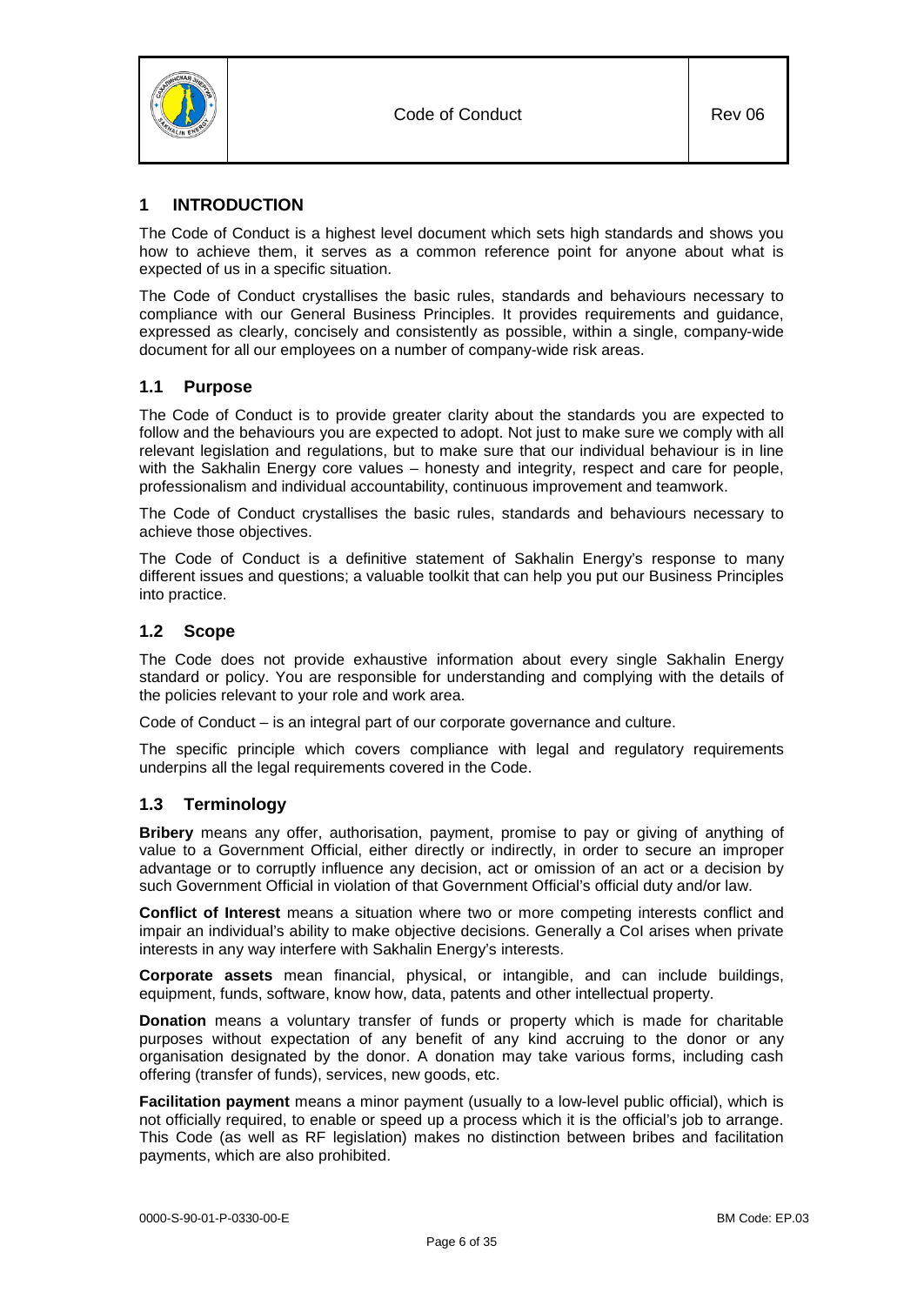

# **Government Official[1](#page-6-1)** (GO) means:

- Official or employee of any government, or any agency, ministry, department of any government (at any level);
- Any person acting in an official capacity for a government regardless of rank or position;
- Official or employee of a company wholly or partly controlled by a government;
- Political party and any official of a political party;
- Candidate for political office;
- Officer or employee of a public international organisation, such as United Nation or the World Bank;
- Immediate family member (meaning a spouse, dependent child, or a household member) of any of the foregoing.

**Harassment** means any action, conduct or behaviour which any individual or group of individuals finds unwelcome, humiliating, intimidating or hostile.

**Insider information** means information about Sakhalin Energy's shareholders and any of their affiliates, which is not generally available to the public and which could affect the market price of the securities of any of these companies, or to which a reasonable investor would attach importance in deciding whether to buy, sell or retain such securities.

**Intellectual property (IP)** means creations of the mind including patent rights; utility models; trademarks and service marks; domain names; copyright (including copyright of software); design rights; database extraction rights; rights in know-how or other confidential (sometimes called 'trade secret' or proprietary') information; and rights under IP-related agreements.

**Kickback** means an illicit payment or remuneration of any kind (in the form of the giving or accepting of money, gifts, or anything of value) made to someone in return for favourable treatment, transaction and/or appointment.

**Social performance** means Sakhalin Energy's commitment to ongoing engagement with local communities and Project stakeholders, the minimisation of adverse social impacts and where reasonably practicable the promotion of benefits to communities and being a good neighbour.

**Public disclosure** means any written or oral communication made publicly on behalf of and about Sakhalin Energy and Sakhalin-2 project.

# <span id="page-6-0"></span>**1.4 User Notes**

It is the duty of each employee to behave in a manner that ensures the compliance with the Code. Sakhalin Energy expects the same level of ethical behaviour from its business partners. E.g. contractors or consultants who are our agents or working on our behalf or in our name, through outsourcing of services, processes or any business activity, will be required to act consistently with the Code. Independent contractors or consultants will be made aware of our Code.

Disregard of the principles and requirements stated in the Code is considered a reason for appropriate disciplinary actions including dismissal, and in cases of serious misconduct besides termination of your labour agreement with Sakhalin Energy, if proven appropriate you potentially may be subject of further investigation by law enforcement agencies, criminal proceedings up to imprisonment.

A controlled copy of the current version of this document is located in LiveLink and is

-

<span id="page-6-1"></span><sup>&</sup>lt;sup>1</sup> Definition of Government Official does not apply to any Directors, officials, employees or authorised representatives of OAO Gazprom or any affiliates of OAO Gazprom including Gazprom Sakhalin Holdings B.V. for the purposes of this Procedure.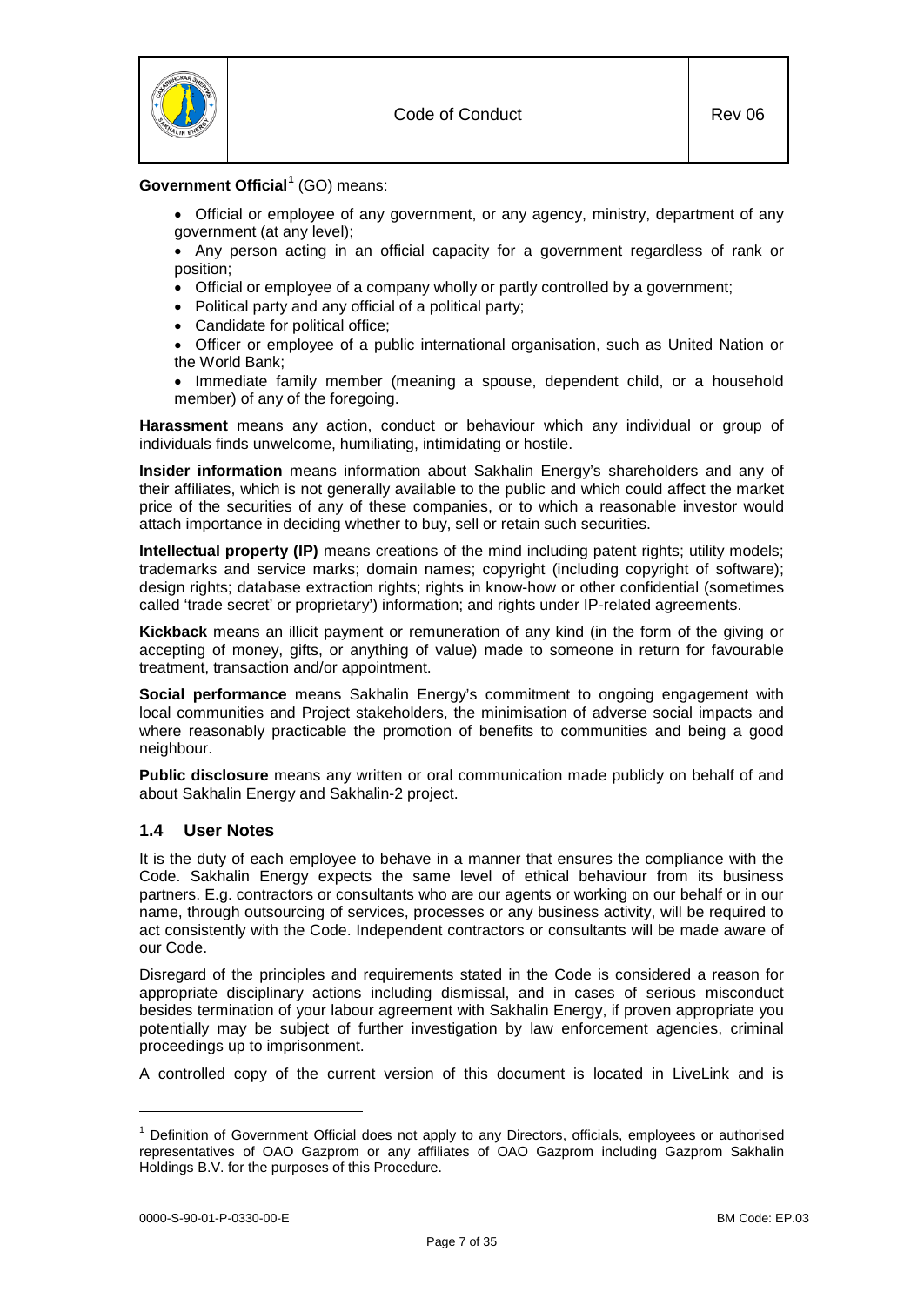



The Code of Conduct makes reference to several procedures and policies. In case there is any discrepancy between the Code of Conduct and the referenced document the Code will take precedence.

If a violation of the relevant laws or policies is proven, appropriate action will be taken. You can be absolutely sure that retaliation of any kind directed against anyone who reports an issue concerning the Code of Conduct will not be tolerated.

Sakhalin Energy will protect its employees against retaliation; in turn, it expects employees who know or suspect that retaliation has taken place to report it through:

- email [whistleblow@sakhalinenergy.ru](mailto:whistleblow@sakhalinenergy.ru)
- anonymous telephone call +7 914 759 9966 (29-99-66)
- the Whistleblowing focal point.

Business ethics are principles that guide the way the business behaves. For achievement of Sakhalin Energy business objectives, employees at every level should be committed to the highest ethical standards in their day-to-day activities. To ensure the agreed standard the following documents are adopted by the Company:

- [Code of Conduct;](https://sww-llsak.sakhalinenergy.ru/glasseic/livelink.exe?func=ll&objId=15363531&objAction=browse&sort=name)
- [Conflicts of Interest Procedure;](https://sww-llsak.sakhalinenergy.ru/glasseic/livelink.exe?func=ll&objId=907332&objAction=browse&sort=name)
- [Anti-bribery and Corruption Procedure.](https://sww-llsak.sakhalinenergy.ru/glasseic/livelink.exe?func=ll&objId=33964835&objAction=browse&sort=name)

To help you understand and live up to these procedures, Sakhalin Energy provides relevant courses: Code of Conduct, Conflicts of Interest, and Anti-bribery principles.

These courses are mandatory for all employees to pass every two years and are available in both Russian and English.

In addition it is mandatory for any new employee to pass corporate training that includes basic information about the Code.

A full description of the Sakhalin Energy Compliance Programme can be found on the [GRA](http://sww.sakhalinenergy.ru/seic/fd/ac/GRA_Index.html)  [Homepage.](http://sww.sakhalinenergy.ru/seic/fd/ac/GRA_Index.html)

Here you can view and download a copy of the Code and easily access any covered topic, with links to further information on that topic.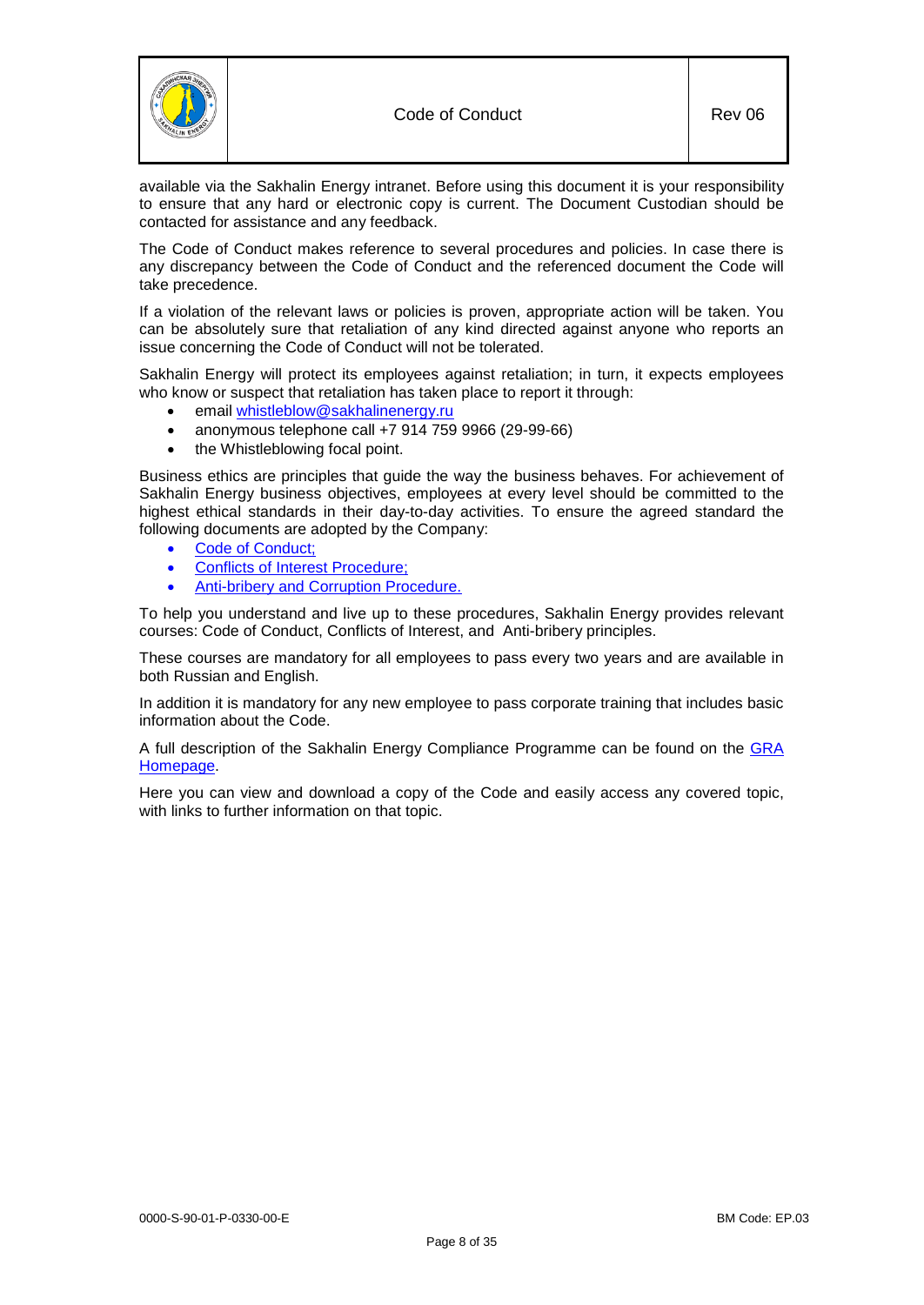



# <span id="page-8-0"></span>**2 RESPONSIBILITIES**

As a company-wide document, the Code of Conduct does not provide detailed guidance about compliance with every local legal requirement in the different countries in which we operate. As a Sakhalin Energy employee, you are responsible for compliance with the local laws and regulations in force, which apply to your work from time to time, as well as with the Code. Violation of these principles and requirements will result the appropriate disciplinary actions and/or other consequence management means.

You are responsible for understanding and complying with the details of the policies relevant to your role and work area. You are also trusted to exercise your judgement in deciding if the Code covers any issue in sufficient detail to help you make the right decision at your level.

Included are the links to help you access further information, and advice on where to get help, on the subject areas covered in the Code of Conduct and what they mean to you personally.

The Code of Conduct does not remove the need for us all to exercise good judgement – it just makes it easier for every one of us to do so.

Sakhalin Energy expects the same level of ethical behaviour from its business partners and suggests using whistleblowing / grievance channels if they believe the Company's Business Principles and this Code are breached.

At the same time, each employee takes responsibility to provide high quality and reliable information.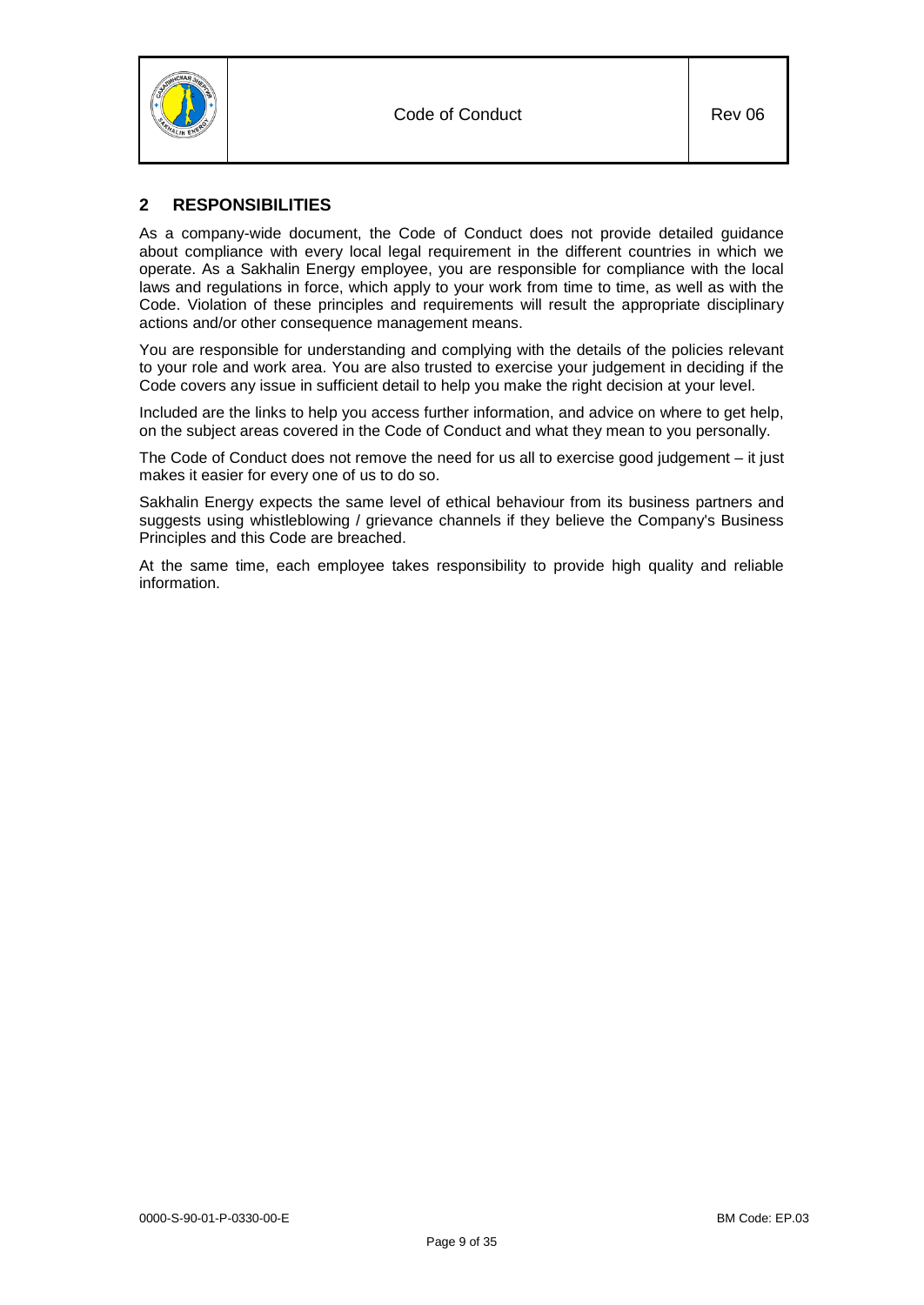

# <span id="page-9-0"></span>**3 REFERENCES**

Other applicable documents, which should be read or referenced in conjunction with this document include:

| <b>GENERAL</b>                                                                                        |                          |
|-------------------------------------------------------------------------------------------------------|--------------------------|
| <b>Corporate Document Control Procedure</b>                                                           | 0000-S-90-01-P-0078-00-E |
| <b>PEOPLE</b>                                                                                         | <b>SECTION 4</b>         |
| Occupational Health and Hygiene Standard                                                              | 0000-S-90-04-O-0270-00-E |
| Social Performance Standard                                                                           | 0000-S-90-01-O-0021-00-E |
| Community Grievance Procedure.                                                                        | 0000-S-90-01-P-0026-00-E |
| Human Rights Policy                                                                                   | 0000-S-90-01-P-0044-00-E |
| <b>Internal Working Rules</b>                                                                         | 0000-S-90-01-O-0026-00-E |
| <b>HSES&amp;SP</b>                                                                                    | <b>SECTION 5</b>         |
| Sakhalin Energy Commitment and Policy on Health, Safety,<br><b>Environment and Social Performance</b> | 0000-S-90-04-P-0027-00-E |
| HSE&SP Management System                                                                              | 0000-S-90-04-P-0006-00-E |
| <b>Security Policy</b>                                                                                | 0000-S-90-04-P-0439-00-E |
| <b>Sustainable Development Policy</b>                                                                 | 0000-S-90-01-P-0048-00-E |
| PERSONAL AND BUSINESS INTEGRITY                                                                       | <b>SECTION 6</b>         |
| Whistleblowing/Grievance Procedure                                                                    | 0000-S-90-01-P-0097-00-E |
| <b>Conflict of Interest Procedure</b>                                                                 | 0000-S-90-01-P-0089-00-E |
| Anti-bribery and Corruption procedure                                                                 | 0000-S-90-01-P-0252-00-E |
| <b>HR Grievance Procedure</b>                                                                         | 0000-S-90-01-P-0198-00-E |
| NATIONAL AND INTERNATIONAL TRADE                                                                      | <b>SECTION 7</b>         |
| <b>Export Compliance Procedure</b>                                                                    | 0000-S-90-01-P-0055-00-E |
| SAFEGUARDING INFORMATION AND ASSETS                                                                   | <b>SECTION 8</b>         |
| <b>Manual of Authorities</b>                                                                          | 0000-S-90-01-P-0084-00-E |
| CoC on the use of Computing Facilities in Sakhalin Energy                                             | 0000-S-90-01-M-0018-00-E |
| CoC on the use of Telecommunication Facilities in Sakhalin<br>Energy                                  | 0000-S-90-01-M-0024-00-E |
| Procedure for Use of the Sakhalin Energy Brand and<br><b>Communication Style Guide</b>                | 0000-S-90-01-P-0214-00-E |
| The Information Security Classification Standard                                                      | 0000-S-90-01-O-0005-00-E |
| Standard on Protection of Personal Data                                                               | 0000-S-90-01-O-0025-00-E |
| <b>Information Security Policy</b>                                                                    | 0000-S-90-01-P-0094-00-E |
| Records Management Procedure                                                                          | 0000-S-90-01-P-0276-00-E |
| <b>COMMUNICATION</b>                                                                                  | <b>SECTION 9</b>         |
|                                                                                                       |                          |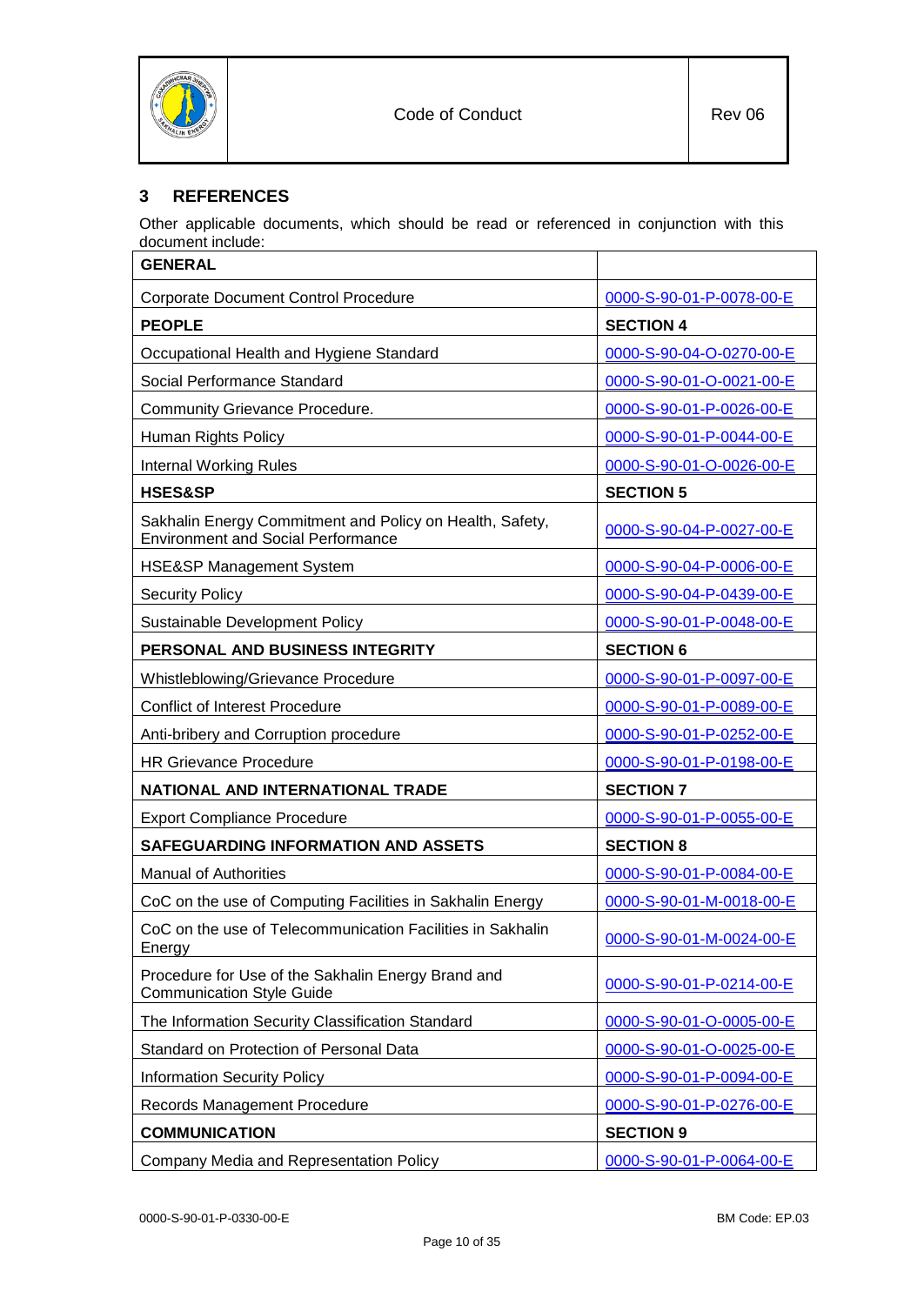

| Information Management System Manual | 0000-S-90-01-M-0010-00-E |
|--------------------------------------|--------------------------|
| Document Retention Standard          | 1000-S-90-01-O-0014-00-E |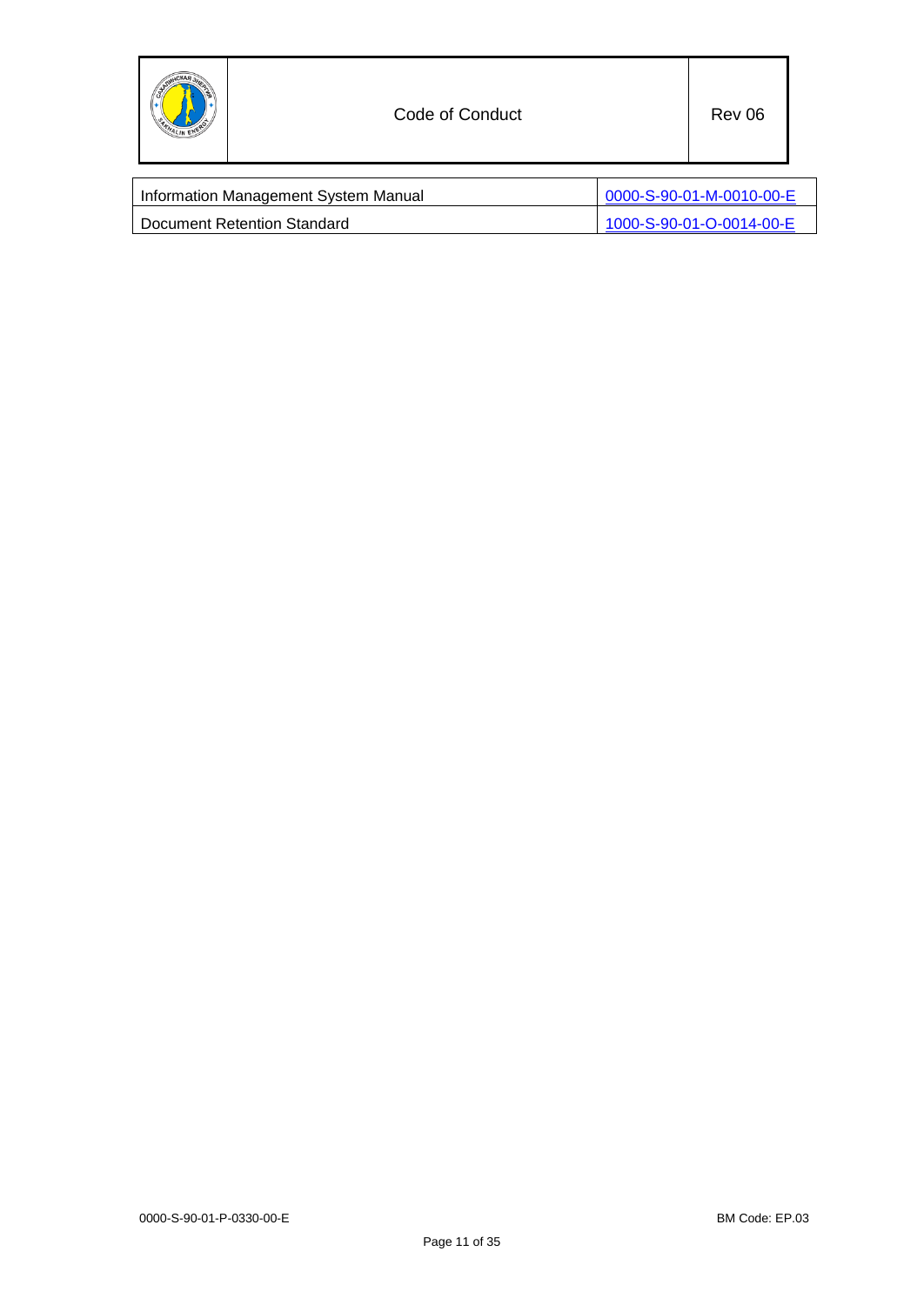

# <span id="page-11-1"></span><span id="page-11-0"></span>**4 SAKHALIN ENERGY GENERAL BUSINESS PRINCIPLES**

# **4.1 Living by our principles**

Our shared core values of honesty and integrity, respect and care for people, professionalism and take individual accountability for performance, supported by good team work and continuous improvement, underpin all the work we do and are the foundation of our Business Principles.

The Business Principles apply to all transactions, large or small, and drive the behaviour expected of every employee in every Sakhalin Energy company in the conduct of its business at all times.

We are judged by how we act. Our reputation will be upheld if we act in accordance with the law and the Business Principles. We encourage our business partners to live by them or by equivalent principles.

We encourage our employees to demonstrate leadership, accountability and teamwork, and through these behaviours, to contribute to the overall success of Sakhalin Energy.

It is the responsibility of management to lead by example, to ensure that all employees are aware of these principles, and behave in accordance with the spirit as well as with the letter of this statement.

The application of these principles is underpinned by a comprehensive set of assurance procedures, which are designed to make sure that our employees understand the principles and confirm that they act in accordance with them.

As part of the assurance system, it is also the responsibility of management to provide employees with safe and confidential channels to raise concerns and report instances of noncompliance. In turn, it is the responsibility of Sakhalin Energy employees to report suspected breaches of the Business Principles to Sakhalin Energy.

The Business Principles have for many years been fundamental to how we conduct our business and living by them is crucial to our continued success.

# <span id="page-11-2"></span>**4.2 Our values**

Sakhalin Energy employees share a set of core values:

- honesty and integrity,
- respect and care for people,
- apply professionalism and take individual accountability for performance,
- continuous improvement and team work.

We also firmly believe in the fundamental importance of trust, openness, teamwork and professionalism, and pride in what we do.

# <span id="page-11-3"></span>**4.3 Sustainable development**

As part of the Business Principles, we commit to contribute to sustainable development. This requires balancing short and long term interests, integrating economic, environmental and social considerations into business decision-making.

# <span id="page-11-4"></span>**4.4 Responsibilities**

Sakhalin Energy recognises six areas of responsibility. It is the duty of management to continuously assess the priorities and discharge these inseparable responsibilities on the basis of that assessment.

a. To shareholders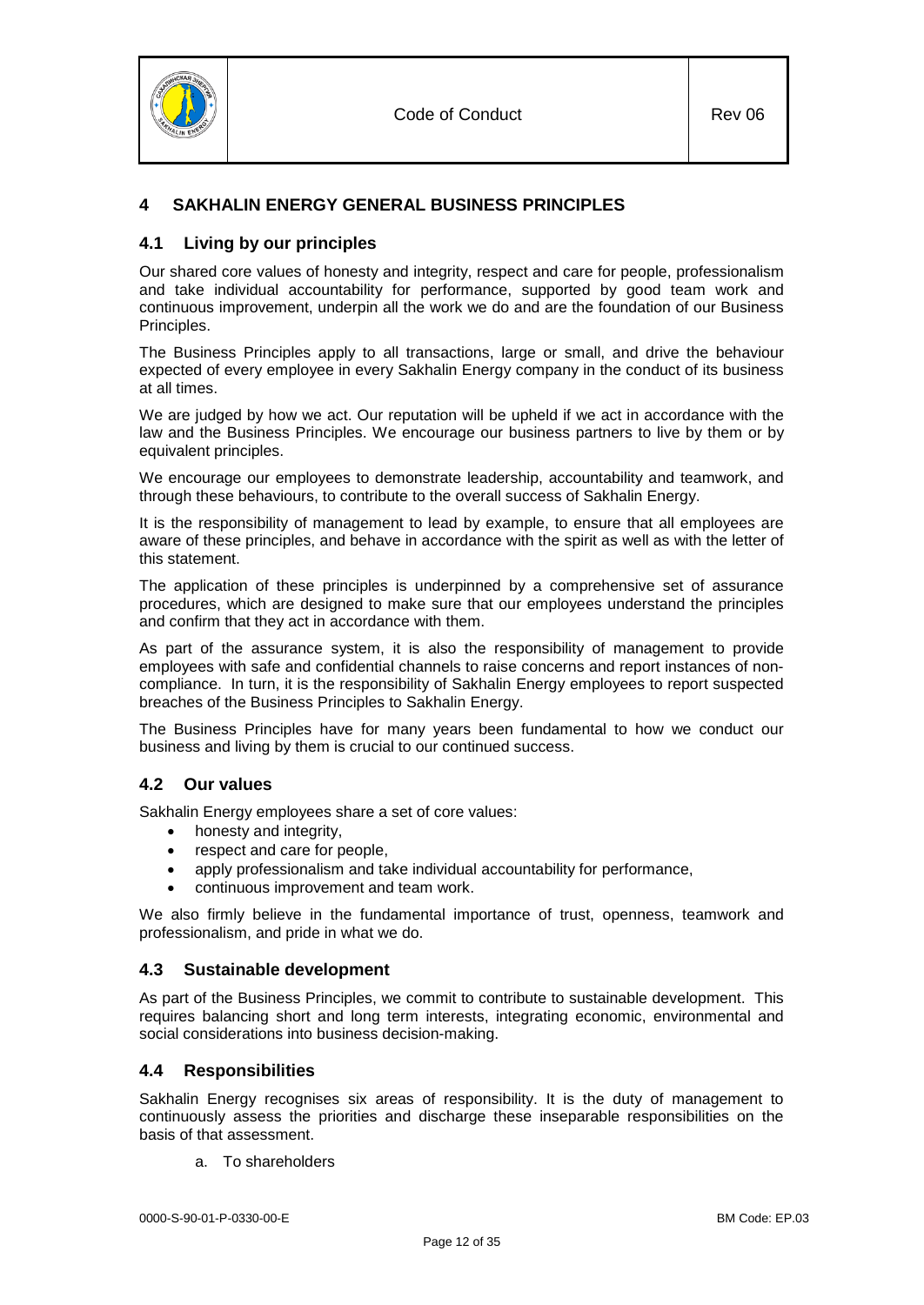

To protect shareholders' investment, and provide a long-term return competitive with those of other leading companies in the industry.

#### b. To the Russian Party

To respect our obligations towards the Federation of Russia and the Sakhalin Oblast and to protect its rights under the Production Sharing Agreement entered into by Sakhalin Energy and those parties.

## c. To customers

To win and maintain customers by developing and providing products and services which offer value in terms of price, quality, safety and environmental impact, which are supported by the requisite technological, environmental and commercial expertise.

#### d. To employees

To respect the human rights of our employees and to provide them with good and safe working conditions, competitive terms and conditions of employment.

To promote the development and best use of the talents of our employees; to create an inclusive work environment where every employee has an equal opportunity to develop his or her skills and talents. To encourage the involvement of employees in the planning and direction of their work; to provide them with channels to report concerns. We recognise that commercial success depends on the full commitment of all employees.

#### e. To those with whom we do business

To seek mutually beneficial relationships with contractors and suppliers to promote the application of these Sakhalin Energy General Business Principles or equivalent principles in such relationships. The ability to promote these principles effectively will be an important factor in the decision to enter into or remain in such relationships.

#### f. To society

To conduct business as responsible corporate members of society, to observe the laws of the Russian Federation and the other countries in which Sakhalin Energy operates, to support fundamental human rights in line with the legitimate role of business, and to give proper regard to health, safety, security and the environment.

# <span id="page-12-0"></span>**4.5 Sakhalin Energy general business principles**

#### Principle 1: Economics

Long-term profitability is essential to achieving our business goals and to our continued growth. It is a measure both of efficiency and of the value that customers place on Sakhalin Energy's products and services. It supplies the necessary corporate resources for the continuing investment that is required to develop and produce future energy supplies to meet customer needs. Without profits and a strong financial foundation, it would not be possible to fulfil our responsibilities.

Criteria for investment and divestment decisions include sustainable development considerations (economic, social and environmental) and an appraisal of the risks of the investment.

## Principle 2: Competition

Sakhalin Energy supports free enterprise. We seek to compete fairly and ethically and within the framework of applicable competition laws; we will not prevent others from competing freely with us.

#### Principle 3: Business Integrity

Sakhalin Energy insists on honesty, integrity and fairness in all aspects of our business and expects the same in our relationships with all those with whom we do business. The direct or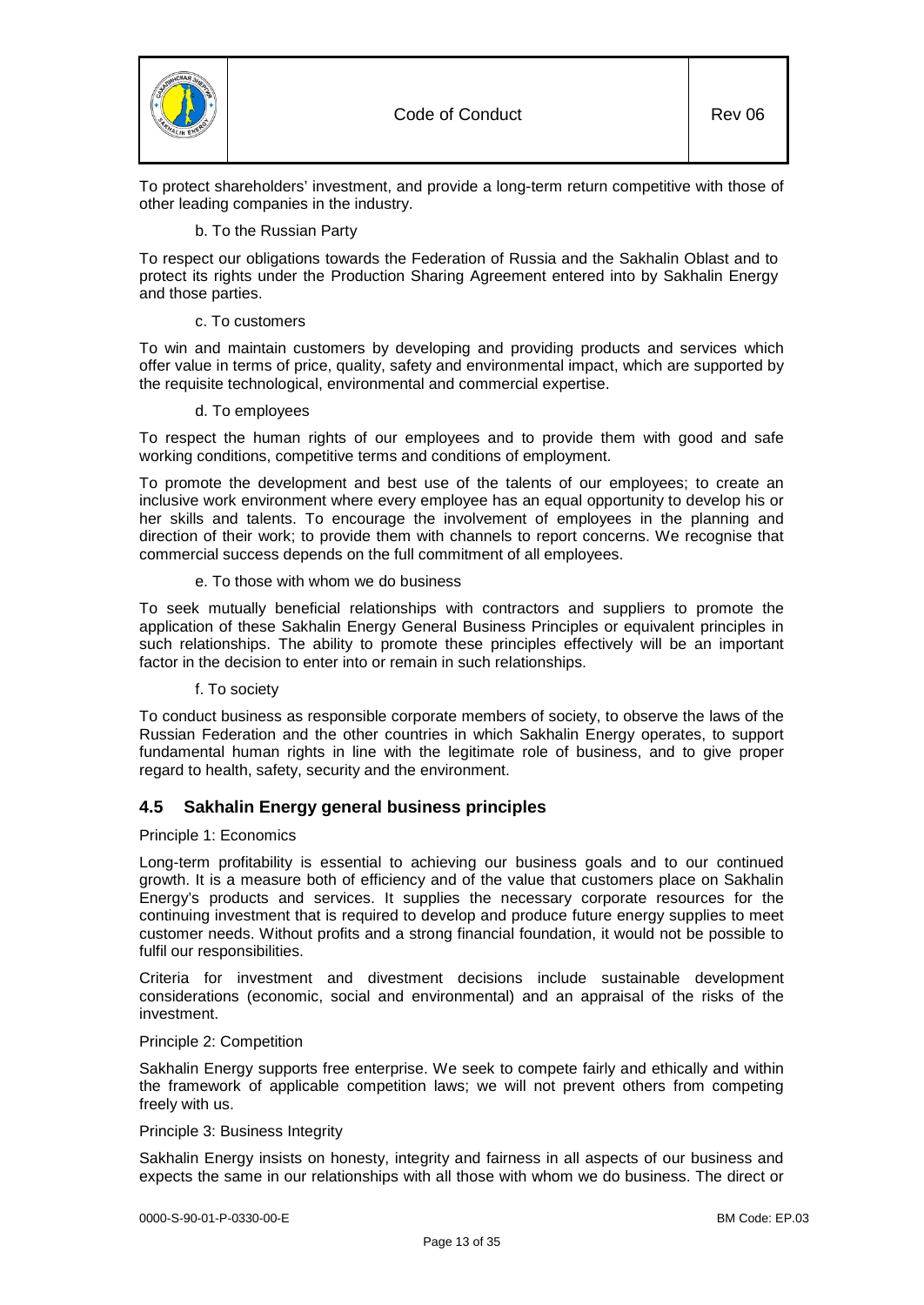

indirect offer, payment, soliciting or acceptance of bribes in any form is unacceptable. Facilitation payments are also bribes and should not be made.

Employees must avoid conflicts of interest between their private activities and their part in the conduct of Company business. Employees must also declare to their employing Company potential conflicts of interest. All business transactions on behalf of Sakhalin Energy must be reflected accurately and fairly in the accounts of the Company in accordance with established procedures and are subject to audit and disclosure.

Principle 4: Political Activities

a. Of companies

Sakhalin Energy act in a socially responsible manner within the laws of the Russian Federation and the other countries in which we operate in pursuit of our legitimate commercial objectives.

Sakhalin Energy does not make payments to political parties, organizations or their representatives or take part in party politics. However, when dealing with governments, Sakhalin Energy has the right and the responsibility to make our position known on any matters, which affect us, our employees, our customers, our shareholders or local communities in a manner that is in accordance with our values and the Business Principles.

b. Of employees

Where individuals wish to engage in activities in the community, including standing for election to public office, they will be given the opportunity to do so where this is appropriate in the light of local circumstances.

Principle 5: Health, Safety, Security and the Environment

Sakhalin Energy has a systematic approach to health, safety, security and environmental management in order to achieve continuous performance improvement.

To this end, Sakhalin Energy manages these matters as critical business activities, set standards and targets for improvement, and measure, appraise and report performance externally. We continually look for ways to reduce the environmental impact of our operations, products and services.

#### Principle 6: Local Communities

Sakhalin Energy aims to be good neighbours by continuously improving the ways in which we contribute directly or indirectly to the general well-being of the communities within which we work.

We manage the social impacts of our business activities carefully and work with others to enhance the benefits to local communities, and to mitigate any negative impacts from our activities.

In addition, Sakhalin Energy takes a constructive interest in societal matters, directly or indirectly related to our business.

# Principle 7: Communication and Engagement

Sakhalin Energy recognizes that regular dialogue and engagement with our stakeholders is essential. We are committed to reporting of our performance by providing full relevant information to legitimately interested parties, subject to any overriding considerations of business confidentiality.

In our interactions with employees, business partners and local communities, we seek to listen and respond to them honestly and responsibly.

#### Principle 8: Compliance

We comply with all applicable laws and regulations of the countries in which we operate.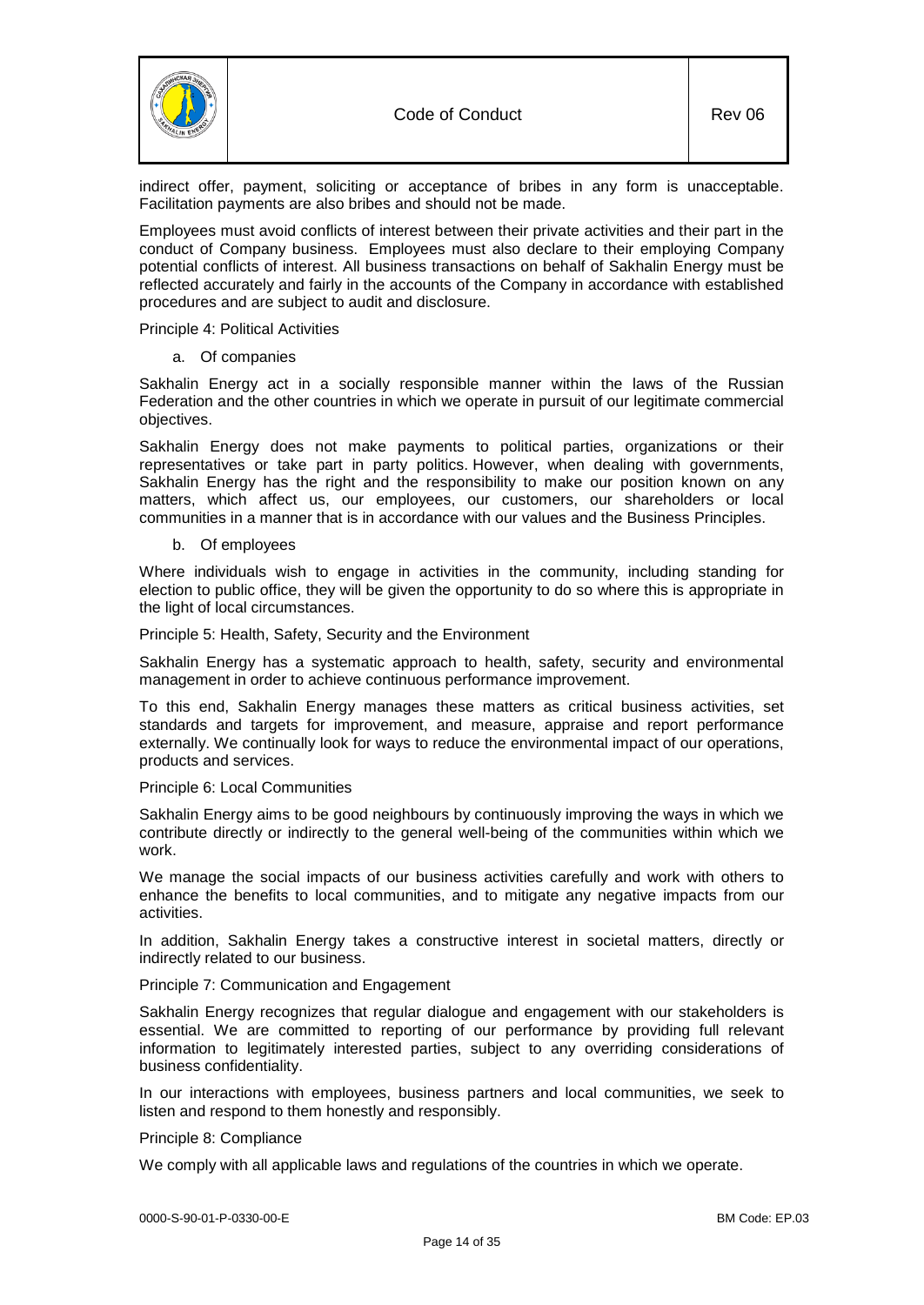



# <span id="page-14-0"></span>**5 PEOPLE AND HUMAN RIGHTS**

# <span id="page-14-1"></span>**5.1 Respect for human rights**

Sakhalin Energy conducts its activities in socially responsible manner with respect to fundamental human rights, set out in UN Universal Declaration of Human Rights, Core conventions of the International Labour Organization, UN Guiding Principles on Business and Human Rights, The UN Global Compact principles, ISO 26000 Guidance on Social Responsibility and Voluntary Principles on Security and Human Rights.

Sakhalin Energy approach to respecting human rights consists of several core elements, including adherence to corporate policies, compliance with applicable laws and regulations, regular dialogue and engagement with our stakeholders and contributing, directly or indirectly, to the general wellbeing of the communities within which we work.

Sakhalin Energy has established and maintains appropriate procedures to evaluate and select major suppliers and contractors, and other business partners based on Sakhalin Energy's human rights and social performance policies, and to monitor their performance where appropriate.

For more information refer to:

- Human Rights Policy [0000-S-90-01-P-0044-00-](https://sww-llsak.sakhalinenergy.ru/glasseic/livelink.exe?func=ll&objId=62407657&objAction=browse&sort=name)E
- Sustainable Development Policy [0000-S-90-01-P-0048-00-E](http://www.sakhalinenergy.com/media/bdc655ef-2810-4047-abd3-13f96bcd8076.pdf)

## **YOUR RESPONSIBILITIES:**

- Understand the human rights issues where you work and follow Sakhalin Energy commitments, standards and policies on this topic;
- Demonstrate respect and impartiality in your interactions with employees and external parties consistent with Sakhalin Energy core values and Sakhalin Energy General Business Principles;
- Consider other's opinion;
- Find out about local behaviours, practices and customs that may differ from those you are used to, be sensitive to differences and be prepared to adapt your behaviour accordingly if travelling or working in another office or country.

# <span id="page-14-2"></span>**5.2 Equal opportunity**

Sakhalin Energy personnel are key factor of the Company success. The key qualities of each Sakhalin Energy employee are professionalism, responsibility, initiative, integrity; strive for development and improvement of efficiency, compliance with ethics and behaviour standards.

Sakhalin Energy will ensure that its employment-related decisions are based on relevant qualifications, performance and other job-related factors. The Company provides equal opportunity to all job applicants and employees through clearly defined and consistently applied employment and performance standards and management systems. We will not tolerate unlawful employment discrimination of any kind.

HR management processes are established and implemented throughout the Company. Sakhalin Energy has built the system of human resources development based on technical, leadership and personal competences assessment. The system and the processes' communication guarantee equal approach and opportunities to assessment, development and growth across the Company.

Sakhalin Energy places high emphasis on the HR grievance management process and makes every effort to facilitate an open dialogue with its employees and respects their rights. HR grievance management process is governed by the Company's policy under which the following key areas are considered: compliance with rules, policies; infringement of the employees' rights provided by law; violation of employment agreements, other issues affecting interests and violation of labour and personal rights of the employees during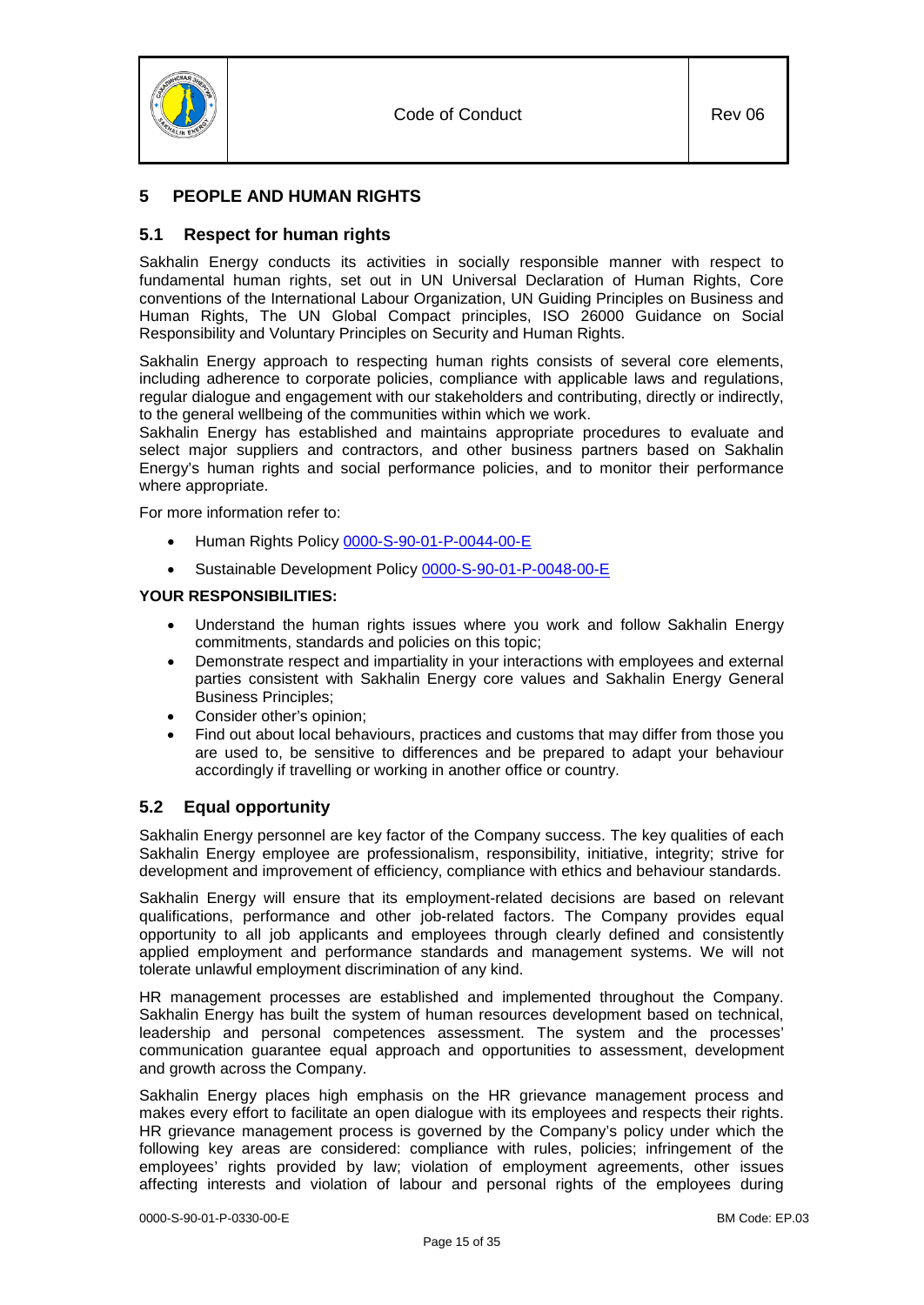

employment in the Company.

You may raise your concerns on the issues as stated above by filing a grievance to the functional mailbox [SEIC-HR-Grievances@sakhalinenergy.ru.](mailto:SEIC-HR-Grievances@sakhalinenergy.ru)

## **YOUR RESPONSIBILITIES:**

- Ensure your own employment-related decisions, including hiring, evaluation, promotion, training, discipline, development, compensation and termination of employment are determined by merit and business considerations alone;
- Apply related local (RF labour) legislation that may have an impact on workplace decisions;
- Be familiar with local cultures that may affect decisions;
- Report equal opportunity concerns through the available confidential channels;
- Comply with Internal Working Rules;
- Develop own professional skills, share experience and knowledge with colleagues;
- Bear personal responsibility for your performance;
- Do not tolerate unlawful discrimination of any kind;
- Do not allow exerting pressure for development of solutions violating the General Business Principles and ethics standards;
- Contact Human Resources Directorate if you have questions about the potential applicability of laws.

## <span id="page-15-0"></span>**5.3 Harassment**

Sakhalin Energy will not tolerate harassment in the workplace. Certain actions and behaviours are also illegal in many countries. Both Sakhalin Energy and the individual may be subject to criminal and civil penalties if found to be in breach of a legal requirement. You should consult your HR Business Partner and Legal Directorate.

The impact on Sakhalin Energy can be serious: degradation of our reputation, personal depression and disruption or non-performance of work.

If you feel you have been harassed, there are a number of ways to raise the issue both informally and formally. In most instances, the line manager or HR Business Partner should be the first point of contact. However, if none of those people is thought appropriate you are invited to use the whistleblowing/grievances procedures.

## **YOUR RESPONSIBILITIES:**

- Adapt to local legislation, cultural, behaviours, practices and customs that may differ from those you are used to and may affect decisions;
- Challenge someone if you find their behaviour hostile, intimidating, or humiliating;
- Do not physically or verbally intimidate or humiliate others;
- Never make inappropriate jokes or comments. If you are unsure whether something is inappropriate, refrain to do it;
- Never distribute or display offensive or derogatory material, including pictures or cartoons;
- Do not be afraid to speak up and tell a person if you are upset by his or her actions or behaviour. Explain why you find their conduct unacceptable, and ask the person to stop;
- Speak to your line manager, HR Business Partner, Audit Manager or Whistleblowing focal point, or report by using Sakhalin Energy confidential email whistleblow@sakhalinenergy.ru, or website: or by telephone +7 914 759 9966 (29-99- 66) if the harassment continues.

# <span id="page-15-1"></span>**5.4 Working in communities**

When working in communities, Sakhalin Energy implements human rights standards via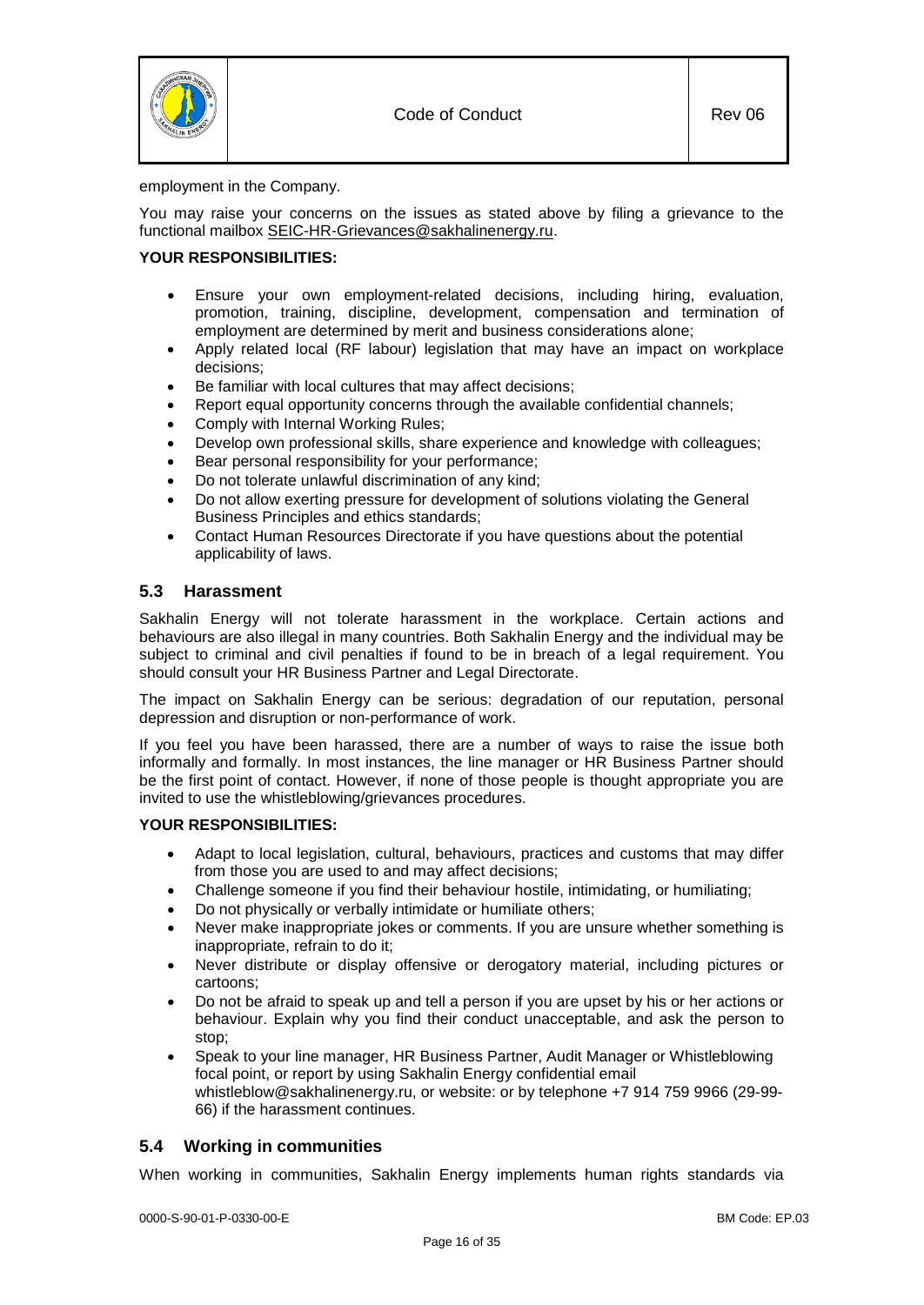

General Business Principles, Human Right Policy, Sustainable Development Policy and Social Performance Standard where the whole range of the commitments in this area is systematised and consolidated.

This strategy is based on stakeholder engagement**,** complex impact assessment, development and implementation of mitigation measures, social and environmental monitoring. Corporate social responsibility is also one of the most important areas.

Such an approach means no investment or operational decision is made without adequate environmental and social (community) impact assessments.

Project assets, construction camps and accommodation facilities will be managed in such a manner as to minimise potential direct and indirect adverse impact on communities. The Company developed a unique system of direct communication with communities.

Implementation of social investment/development (SI/SD) programmes, that are linked to the Company's strategy, contribute to sustainable development of the region we operate in. Special focus is made on developing strategic partnerships with external stakeholders to enhance positive impact of SI/SD programmes.

The following types of activities and initiatives are excluded from the Company's funding:

- Religious or political organisations or parties; and
- Group or individual travel when that is the sole project outcome.

Sakhalin Energy works pro-actively towards prevention of grievances through implementation of impact mitigation measures and community engagement/liaison activities that enable Sakhalin Energy to anticipate and address potential issues before they become grievances.

However, if any grievance is raised by community with regards to project activities, it is to be coordinated and addressed via [Community Grievance Procedure.](https://sww-llsak.sakhalinenergy.ru/glasseic/livelink.exe/fetch/-291233/292325/292334/3205111/Community_Grievance_Procedure.pdf?nodeid=61949944&vernum=2)

For more information refer to:

- Human Right Policy [0000-S-90-01-P-0044-00-](https://sww-llsak.sakhalinenergy.ru/glasseic/livelink.exe?func=ll&objId=62407657&objAction=browse&sort=name)E
- Sustainable Development Policy [0000-S-90-01-P-0048-00-E](http://www.sakhalinenergy.com/media/bdc655ef-2810-4047-abd3-13f96bcd8076.pdf)
- Social Performance Standard [0000-S-90-01-O-0021-00-](https://sww-llsak.sakhalinenergy.ru/glasseic/livelink.exe?func=ll&objId=60484855&objAction=browse)E
- Community Grievance Procedure [0000-S-90-01-P-0026-00-E](https://sww-llsak.sakhalinenergy.ru/glasseic/livelink.exe?func=ll&objId=3205111&objAction=browse&sort=name)
- Treatment Plan for Objects of Cultural Heritage [1000-S-90-04-P-7069-00-E](https://sww-llsak.sakhalinenergy.ru/glasseic/livelink.exe?func=ll&objId=306990&objAction=browse&sort=name)

# **YOUR RESPONSIBILITIES:**

- Promote and keep positive interactions with local communities/residents and maintain a high degree of public courtesy and respect;
- Demonstrate respect to local traditions, customs, etc.in the communities we are working with;
- Comply with protection of the natural environment principles;
- Comply with waste management requirements;
- Comply with no fishing, gathering and hunting requirements during construction;
- Do not approach domestic animals (including domestic deer) which are kept by local residents without permission or knowledge of the owners;
- Behave with no harassment of marine and land mammals, birds, and reptiles including chasing animals and land wildlife, with cars, snowmobiles, on foot, etc., or otherwise deliberately frightening them with sudden noises and lights;
- Report to line manager and follow notification procedure in the event when potential objects of cultural heritage are discovered in the project area.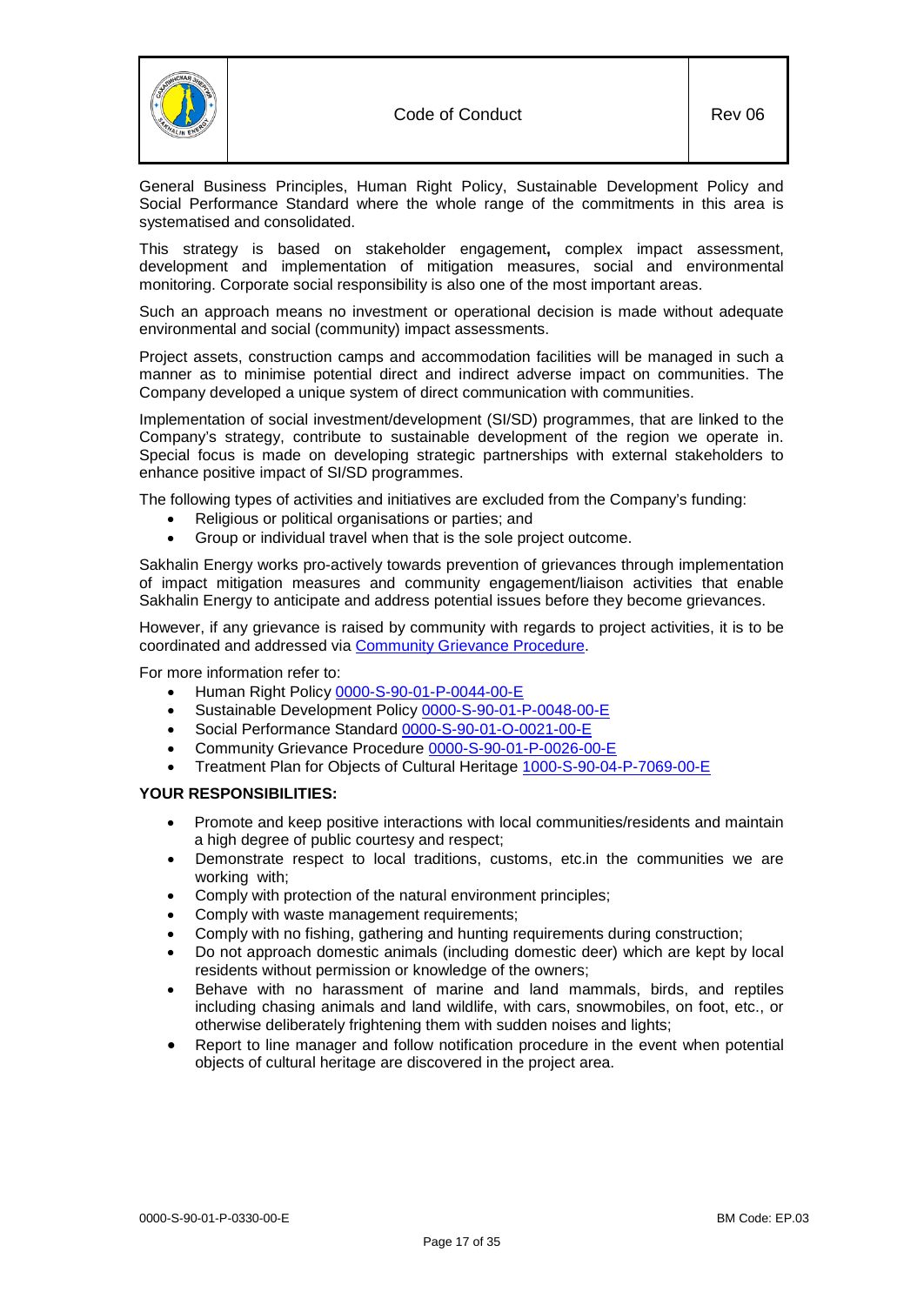

# <span id="page-17-0"></span>**6 HEALTH, SAFETY, ENVIRONMENT, SECURITY AND SOCIAL PERFORMANCE (HSES&SP)**

# <span id="page-17-1"></span>**6.1 Health, safety, environment, security and social performance**

Sakhalin Energy is committed to achieving excellence in all its business activities, including health, safety, environmental, security and social performance (HSES&SP). Sakhalin Energy's overriding goal is to operate in environmentally and socially responsible manner and thereby:

- Do no harm to people;
- Protect people and the environment;
- Comply with all HSES&SP laws and regulations;
- Pursue the goal of safeguarding people, assets, information and reputation.

To demonstrate this commitment, we report HSES&SP performance publicly and regularly. Sakhalin Energy aims to provide a safe, secure and healthy working environment for all its employees, contractors and suppliers and to minimise community impacts. We believe that all accidents and occupational illnesses and injuries are preventable. Sakhalin Energy develops and uses energy resources, products, and services consistent with the goals outlined above, and is committed to contribute to sustainable development.

Sakhalin Energy seeks to ensure the security of business processes in all spheres of its business, and is committed to protecting our people and facilities and maintaining asset integrity in a manner that upholds respect for human rights, to ensure that risks are assessed and monitored and that our management and third-party security providers understand the impacts their decisions and actions can have on people and communities. Basic Company's principles and activities for protection from external and internal threats are defined in Security Policy.

Sakhalin Energy aims to play an industry-leading role in promoting best practice. Sakhalin Energy has adopted a systematic approach to HSES&SP management and has established an assurance process for legal compliance in HSES&SP and continuous improvement in performance.

Sakhalin Energy owned and operated facilities must operate with the necessary permits, approvals and controls that are designed to protect health, safety and the environment. Sakhalin Energy contractors and other business partners are expected to commit to the same levels of HSES protection as Sakhalin Energy.

We set targets for improvement and agree measures by which we appraise and report performance. We also take responsibility for fostering awareness and responsible behaviour amongst our suppliers and customers.

We provide ongoing training to ensure that our commitment to excellence in HSES&SP management is reflected throughout Sakhalin Energy. Health, safety and environmental performance are key factors in evaluating and rewarding our employees and in selecting contractors.

To ensure our security contractors act consistently in compliance with human rights standards stated herein, Sakhalin Energy incorporates relevant contractual clauses in the contracts, and provides trainings for its security contractor's personnel.

For more information refer to the:

- Sakhalin Energy Commitment and Policy on Health, Safety, Environment and Social<br>Performance 0000-S-90-04-P-0027-00-E [0000-S-90-04-P-0027-00-](https://sww-llsak.sakhalinenergy.ru/glasseic/livelink.exe?func=ll&objId=313057&objAction=browse)E
- HSE&SP Management System [0000-S-90-04-P-0006-00-](https://sww-llsak.sakhalinenergy.ru/glasseic/livelink.exe?func=ll&objId=313101&objAction=browse)E
- Security Policy [0000-S-90-04-P-0439-00-](https://sww-llsak.sakhalinenergy.ru/glasseic/livelink.exe?func=ll&objId=62389185&objAction=browse)E.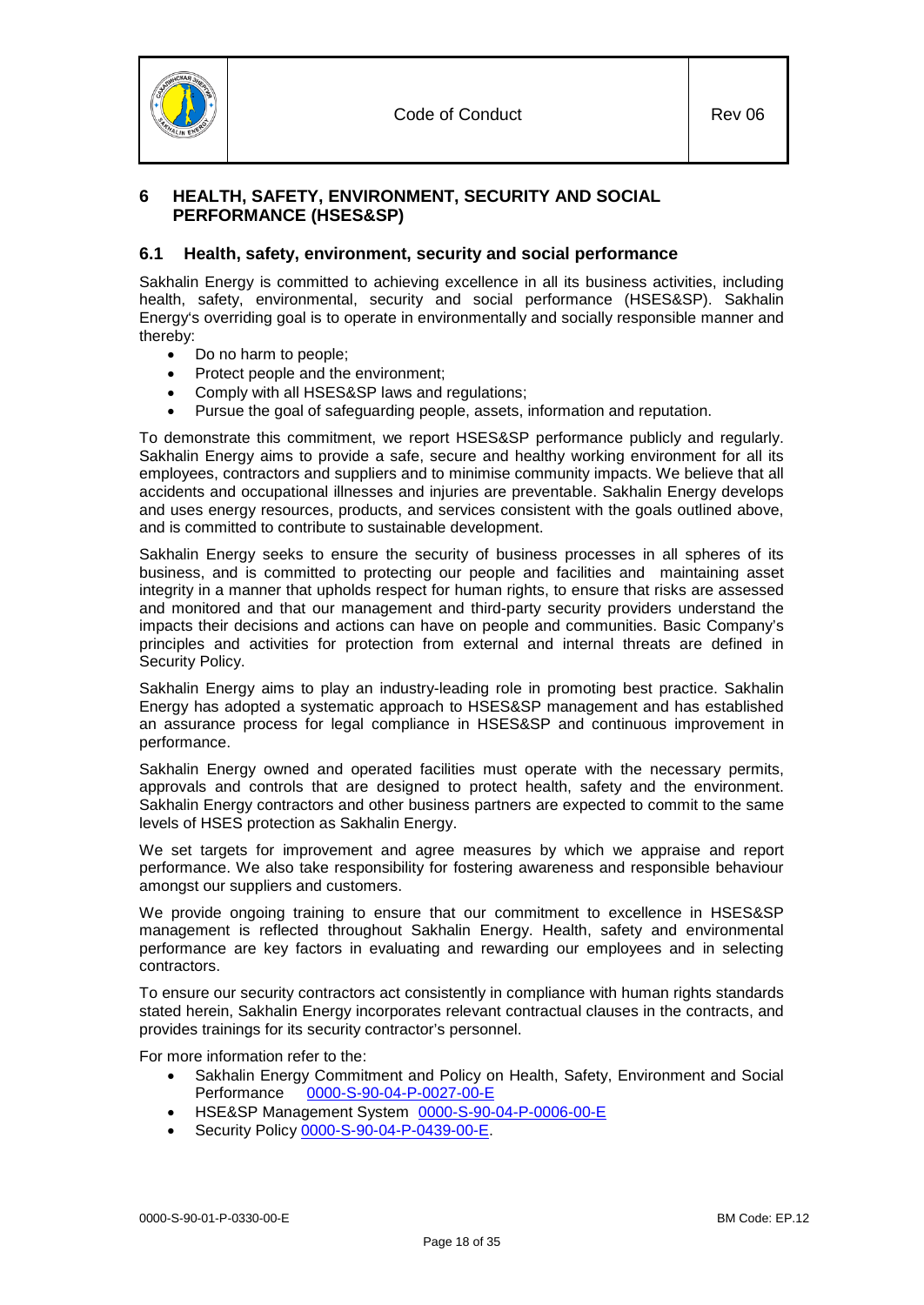

## **YOUR RESPONSIBILITIES:**

- Act in line with the HSE & SP Policy and its intent;
- Comply with the requirements of the HSES&SP management system at your place of work;
- Follow the HSE Life saving rules:
- Comply with the law, standards and procedures;
- Intervene in unsafe or non-compliant situations;
- Respect our neighbours;
- Make sure you are familiar with the laws, regulations, policies, and procedures that apply to your job;
- Make sure you handle and dispose of hazardous materials properly and safely;
- Alert your supervisor or manager immediately to any situation which involves the discharge of a hazardous substance or which could potentially harm people or damage the environment;
- Use personal protective equipment required for the task you are undertaking;
- Follow the Company's procedures for making immediate reports of workplace injuries, unsafe work practices or conditions, or any other type of safety or environmental hazard as well as of breaches of HSES&SP laws and/or requirements;
- Do not carry out tasks which are not safe for which you are not trained, competent, medically fit and sufficiently rested and alert;
- Be in compliance with the Security Policy.

# <span id="page-18-0"></span>**6.2 Substance abuse**

Sakhalin Energy is committed to providing a safe and productive work environment for its employees and contract personnel. This means striving to ensure, among other things, that the workplace is free from substance abuse; that is the use of illegal drugs, the misuse of legal drugs or other substances, and the abuse of alcohol.

Subject to the legislative requirements, an employee who declares a dependency on drugs, alcohol or both will be treated in the same way as an employee with any other illness. We provide employees with health education programmes to raise awareness of the consequences and dangers of drug use and alcohol abuse.

You should inform your Supervisor/Manager when taking prescribed medication or other drugs as treatment for a health condition which can affect your performance (for example medications causing drowsiness, affecting the capability of driving or operating machinery, etc.).

Subject to legal requirements, Sakhalin Energy may conduct unannounced screenings or searches for drugs and alcohol on Company locations. Searches might include personal effects, desks, lockers and other Company property. The failure of an individual to consent to a search will be considered as serious misconduct.

In situations, which give cause for concern either in the workplace or after accidents or near misses, Sakhalin Energy will at its discretion require an employee to undergo a medical examination, including a blood test for alcohol.

For more information refer to the:

• Occupational Health and Hygiene Standard [0000-S-90-04-O-0270-00-](https://sww-llsak.sakhalinenergy.ru/glasseic/livelink.exe?func=ll&objId=402156&objAction=browse)E

## **YOUR RESPONSIBILITIES:**

- Fit and ready to carry out their work duties at all times while at work or on Sakhalin Energy business;
- Aim at recognising a dependency condition early;
- Advise your line manager, your HR Business Partner or both of any drugs or alcohol dependency condition and of any current medical treatment you are receiving for dependency; or if you are in a safety sensitive job or location and you are taking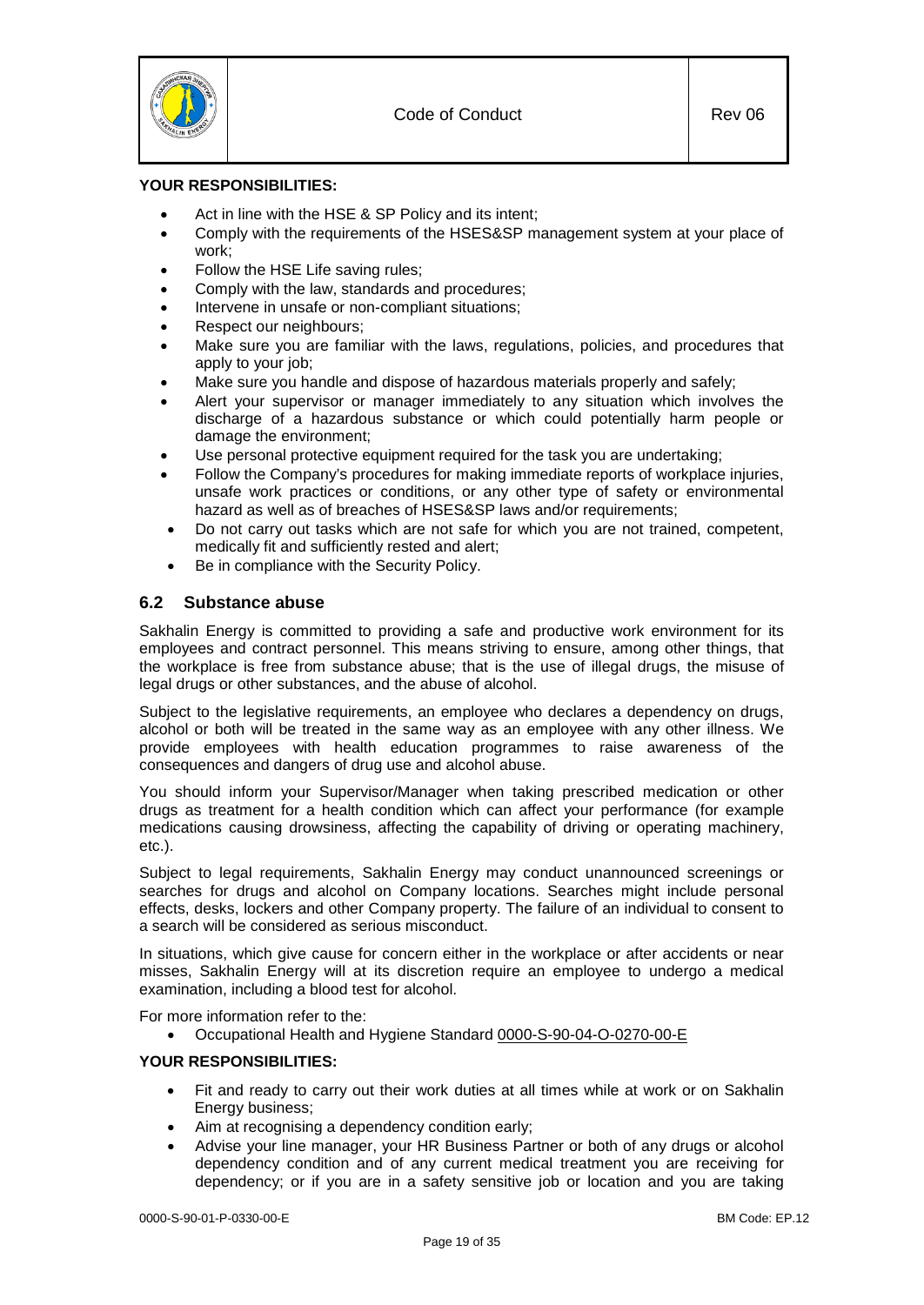prescribed drugs, so that further professional advice can be sought if appropriate;

- Comply with a rehabilitation programme;
- Co-operate in a reasonable search and 'with cause' testing;
- Do not use, possess, keep, sell, distribute illegal drugs and misuse legal drugs or other substances, because it is prohibited;
- Do not being at work or on Sakhalin Energy business while impaired by drugs or alcohol or with illegal drugs present in their systems;
- Do not ignore a case of substance abuse if you witness one.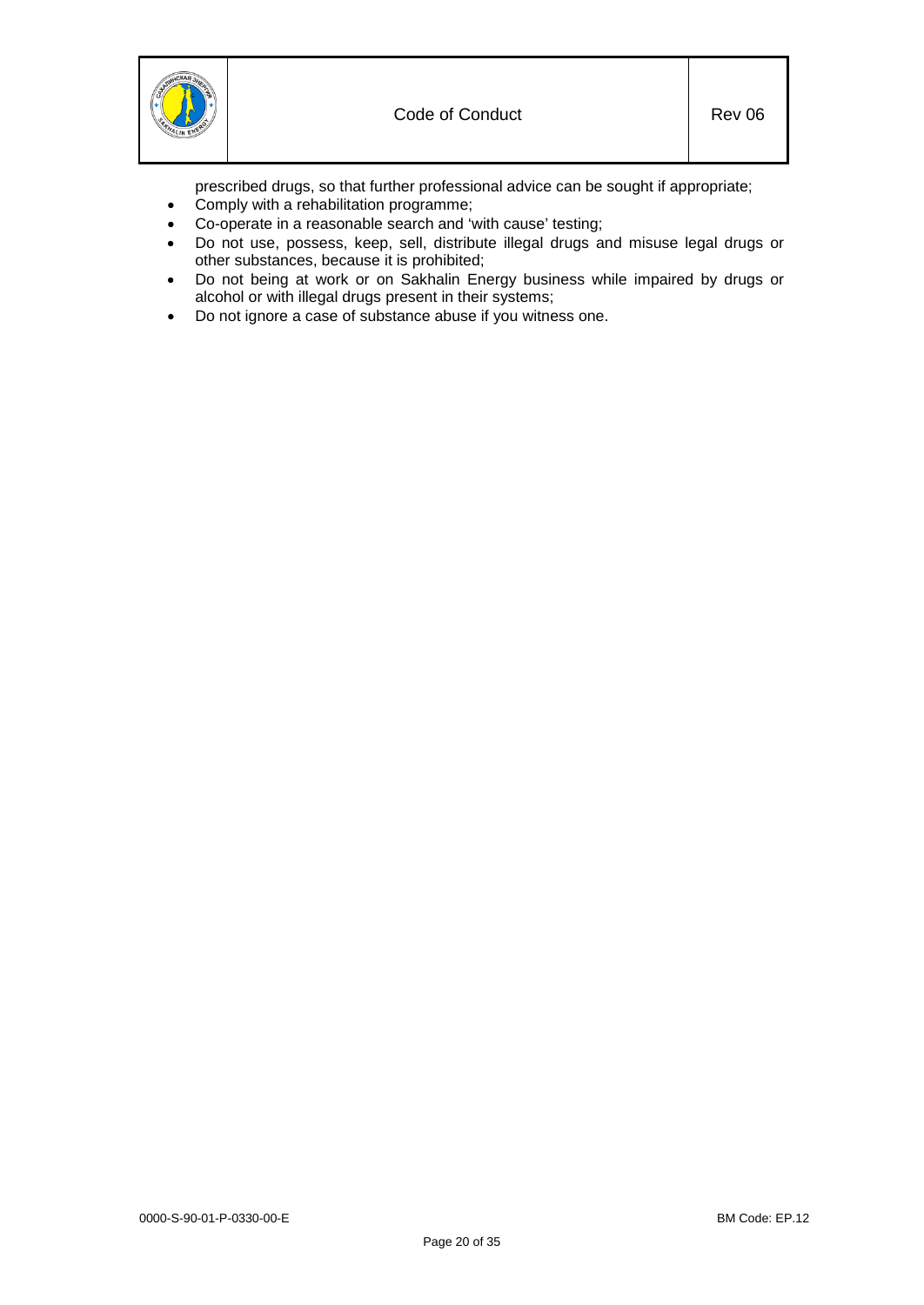

# <span id="page-20-0"></span>**7 PERSONAL AND BUSINESS INTEGRITY**

# <span id="page-20-1"></span>**7.1 Bribery and corruption**

Sakhalin Energy has a clear position on bribery and corruption: we do not offer or accept bribes. The direct or indirect offer, payment, soliciting or acceptance of bribes in any form (including favours) by our employees, is unacceptable. Sakhalin Energy promotes its policy on bribery and corruption amongst its business partners, contractors and suppliers. Sakhalin Energy complies with all national and international laws and regulations with respect to improper payments to Government officials.

Acts or allegations of bribery can do serious damage to our reputation. That is why Sakhalin Energy requires compliance with its policy on bribery, corruption and facilitation payments from business partners, including its agents, representatives, contractors and suppliers. This applies to transactions with a foreign or domestic Government Official or employee or with any private company or person, and whether in the conduct of domestic or international business. Sakhalin Energy senior management should proactively promote the Sakhalin Energy anti-bribery policy with third parties and encourage their employees to do the same. They should also ensure that charitable donations are not used as a substitute for bribery.

For more information refer to:

• Anti-Bribery and Corruption procedure [0000-S-90-01-P-0252-00-](https://sww-llsak.sakhalinenergy.ru/glasseic/livelink.exe?func=ll&objId=33964835&objAction=browse&sort=name)E

# **YOUR RESPONSIBILITIES:**

- Use caution when giving or receiving gifts or entertainment to or from Government Officials or other business contacts;
- Seek advice from your line manager if you are unsure about giving or receiving a gift or anything of value, or providing entertainment;
- Satisfy yourself about the status and probity of any agent and make sure the agent understands the Sakhalin Energy position on bribery and facilitation payments;
- Report any concerns you may have about corrupt activities, either within the Company or in dealings with third parties, to your line manager or, if appropriate, through the Sakhalin Energy Whistleblowing Hotline;
- Do not give, offer, accept, solicit or pay bribes or make facilitation payments kickback or other improper payment for any reason;
- Do not use political or charitable donations as a substitute for bribery;
- Stay in accordance with applicable law;
- Do not use agents to offer or accept bribes or facilitation payments indirectly.

# <span id="page-20-2"></span>**7.2 Conflict of interest**

Conflict of Interest occurs when your personal interest, relationships (including close family members - spouse, child, parent or sibling), participation in external activities or interest in another venture influence or could be perceived to influence your decisions or professional judgment in the fulfilment of obligations to the Company. It is your duty to make business decisions in the best interest of Sakhalin Energy not based on your own personal interests.

Potential conflicts of interest may include, but are not limited to:

- Financial interest / participation in business;
- Gifts and hospitality (Giving and Receiving);
- Other employment;
- Private use of contractor / supplier;
- Secrecy, inventions, copyrights and designs;
- Shares, land and mineral rights;
- Other, e.g. conflicting roles of employees and family members in the same

company.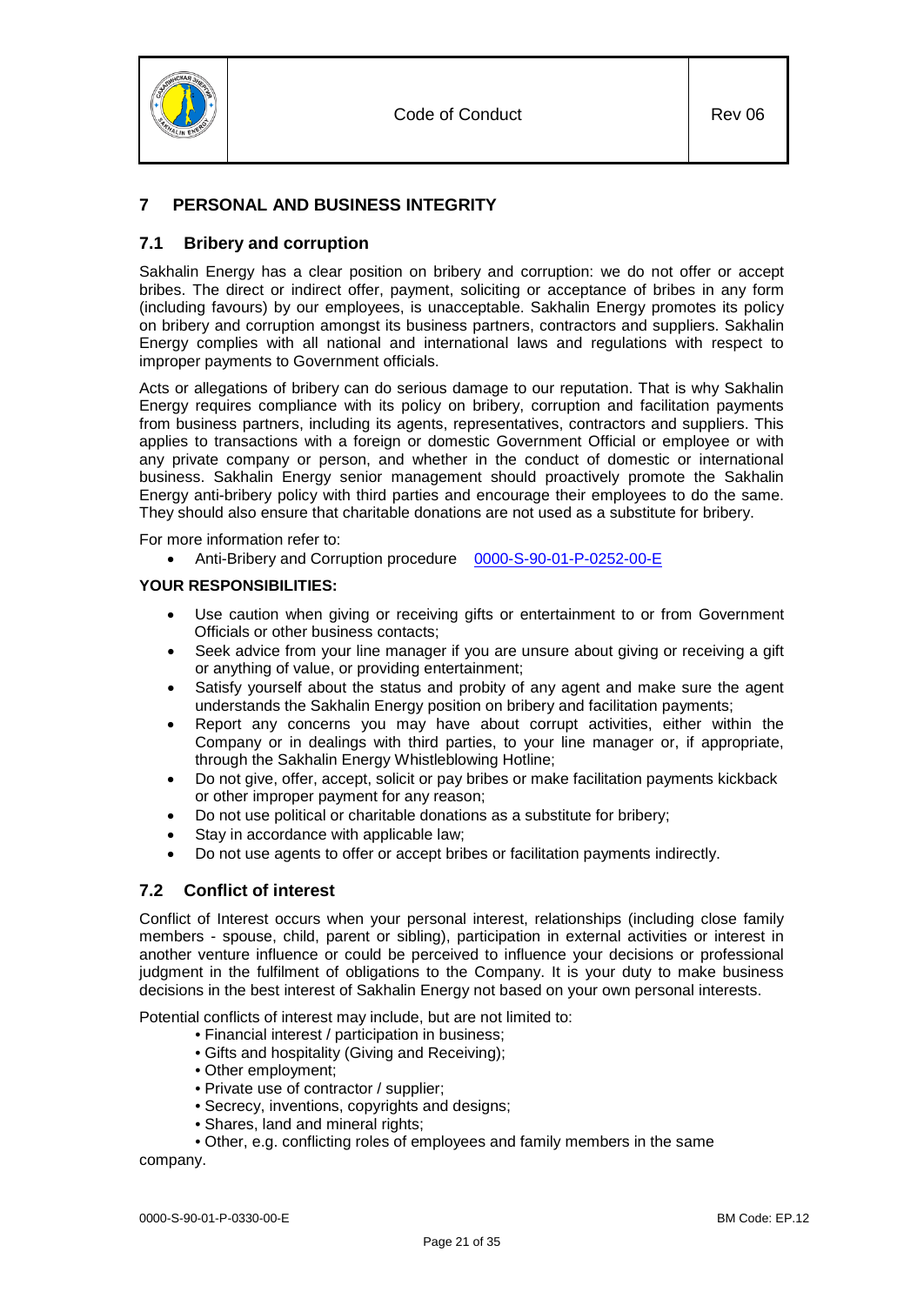

It is not possible to list all situations or relationships, which may create a conflict of interest or the appearance of one, so each situation must be evaluated on its particular facts. You may obtain advice from GRA or Legal Directorate to help determine if a conflict exists.

You must avoid conflict of interest, but if it happened you must declare to Sakhalin Energy potential conflicts of interest. Sakhalin Energy relies on its employees' good judgment in the exercise of their responsibilities in the best interests of Sakhalin Energy and its reputation.

For more information refer to:

• Conflict of Interest Procedure [0000-S-90-01-P-0089-00-](https://sww-llsak.sakhalinenergy.ru/glasseic/livelink.exe?func=ll&objId=907332&objAction=browse)E

## **YOUR RESPONSIBILITIES:**

- Excuse yourself and anyone who works for you from making decisions that may create a conflict of interest with your personal interests;
- Disclose any information that might give rise to a possible conflict of interest using [Electronic CoI Register;](http://sapport.sakhalinenergy.ru:50100/irj/portal)
- Seek guidance from your line manager if you have any doubts about the confidentiality of information or the propriety of your ownerships or dealings. As a guide, ask yourself the question: would I feel comfortable explaining any actions to my work colleagues, friends or the media?
- Be impartial, professional, and competitive in your dealings with contractors and suppliers;
- Be aware that the acceptance of any offer of future employment, consultancy or directorship with a Sakhalin Energy contractor, supplier, customer, competitor or business partner constitutes a potential conflict of interest;
- Do not get involved in the hiring, supervision, management or career planning of any relative or in financial controlling and auditing or human resources discussions regarding any relative;
- Do not make improper use of your position in Sakhalin Energy, or of confidential information you have gained, to achieve personal interest or indirect gain;
- Do not allow your relationships with contractors and suppliers to influence business decisions made on behalf of Sakhalin Energy;
- Do not accept gifts or hospitality that might place you under an obligation.

# <span id="page-21-0"></span>**7.3 Gifts and hospitality**

Sakhalin Energy discourages its employees from accepting gifts from its business partners. It is recognised that the occasional acceptance or offer of modest gifts and hospitality may be a legitimate contribution to good business relationships. However, it is important that gifts or hospitality never influence business decision-making processes, or cause others to perceive an influence, it shall not create any conflicts of interest and must not place you or Sakhalin Energy under obligation. Hence that should be taken into consideration in order to protect our reputation, but also to protect you against unfounded allegations of improper behaviour.

If you are not clear how to treat gifts and hospitality, please seek advice from your line manager, Financial Controller or the GRA Manager.

You may accept or offer a gift or meals related to a business context of a value not exceeding the set limit **with prior approval of Line Manager and/or Budget Holder;** this **does not need to be reported via Electronic CoI register** (although voluntary reporting is a good practice).

The following can be offered or accepted by any Sakhalin Energy **employee with prior approval of the relevant CED member and shall be reported via electronic CoI register** whether accepted or not:

• Hospitality events, including invitations to meals and entertainment, exceeding value limit per individual per occasion.

The following can be offered or accepted by **CED member only with prior approval of the**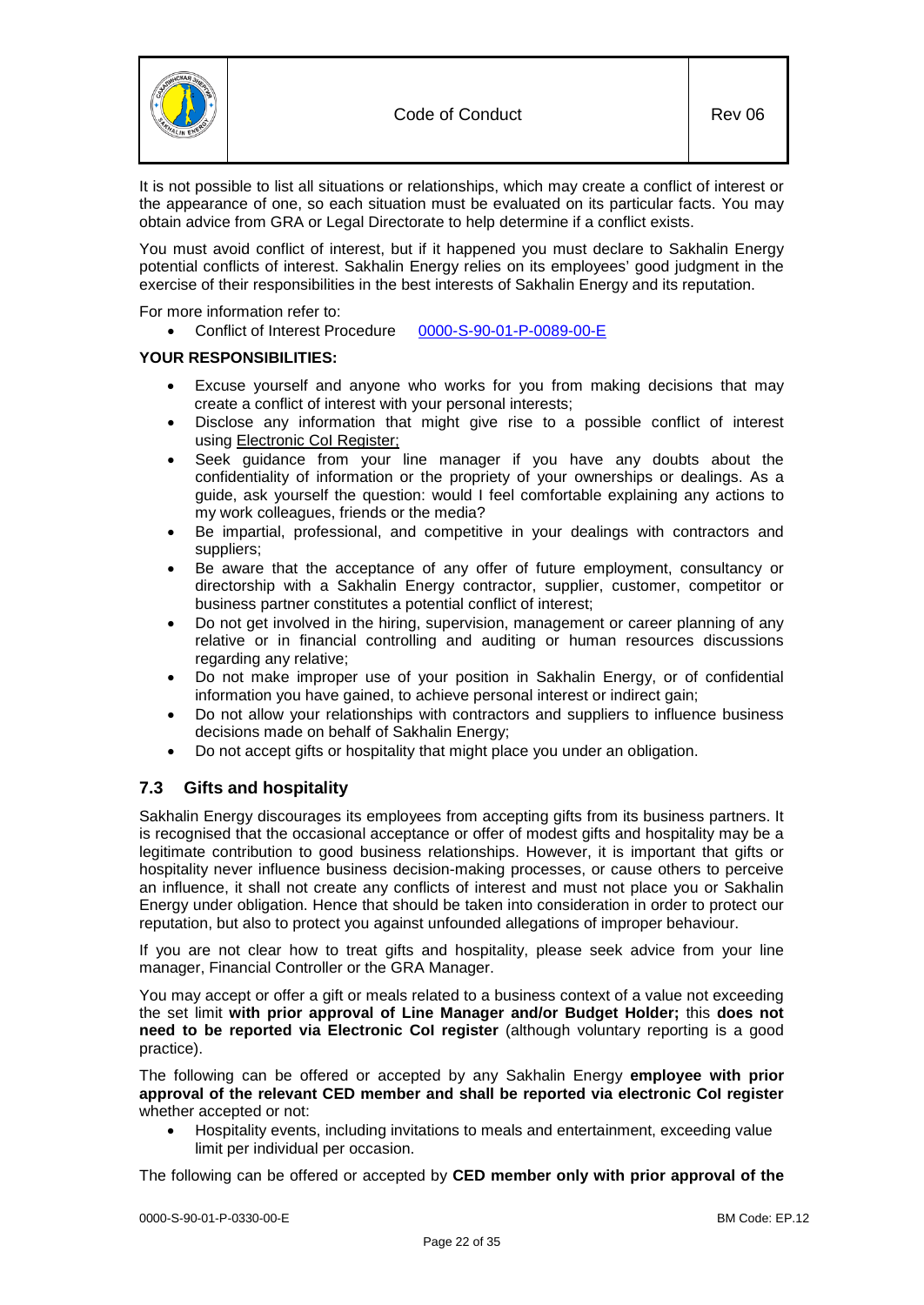

**Chief Executive Officer (CEO)** and shall be reported via electronic CoI register whether accepted or not:

• Tangible gifts of estimated value exceeding value limit per individual per occasion.

#### **Items that cannot be accepted / offered under any circumstances follow with or without approval irrespectively its value include:**

- o cash or cash equivalents (including gift vouchers);
- loans:
- o personal services (incl. transport for non-business purposes);
- o illegal or inappropriate gifts and hospitality;
- o gifts and hospitality during periods when important business decisions are made (e.g. tender valuation);
- o expenditures for family and members or guests accompanying the Government Official;
- expenditures for additional day of travel to tourist destinations or visits to family or friends;
- o other (more details available at the Company [intranet page\)](http://sww.sakhalinenergy.ru/seic/fd/ac/buseth/CoI_E.html)

For more information refer to:

- Conflict of Interest Procedure [0000-S-90-01-P-0089-00-](https://sww-llsak.sakhalinenergy.ru/glasseic/livelink.exe?func=ll&objId=907332&objAction=browse)E
- Anti-Bribery and Corruption procedure [0000-S-90-01-P-0252-00-](https://sww-llsak.sakhalinenergy.ru/glasseic/livelink.exe?func=ll&objId=33964835&objAction=browse&sort=name)E.

# <span id="page-22-0"></span>7.3.1 Dealing with Government Officials

The general rule is that gifts and hospitality events for Government Officials can be paid for out of the Company's funds only in connection with good faith promotion, demonstration, or explanation of Sakhalin Energy products or services, or the execution or performance of a contract (incl. those pursuant to Production Sharing Agreement), and must be reasonable in amount.

No expenditure on gifts and hospitality for any Government Official may be made for the purpose of influencing any official action or to procure any improper advantage.

No high value gifts (exceeding the set value limit) shall be made to Government Officials, excluding very limited exceptional cases specified in Anti-Bribery and Corruption procedure.

For more information refer to:

• Anti-Bribery and Corruption procedure [0000-S-90-01-P-0252-00-](https://sww-llsak.sakhalinenergy.ru/glasseic/livelink.exe?func=ll&objId=33964835&objAction=browse&sort=name)E

## **YOUR RESPONSIBILITIES:**

- Use sensible judgement in deciding what is reasonable and do challenge yourself before accepting or offering a gift or hospitality:
	- o Could my acceptance or offer lead to an obligation or imply an obligation?
	- o Is this gift or hospitality a 'reward' for a business transaction?
	- o Is this gift or hospitality excessive in value?

If the answer to any of these questions is 'yes', the gift including corporate gifts which feature the logo of the presenter (diaries, calendars, etc.) or hospitality should not be offered or accepted.

- Report and discuss all gifts or hospitality given or received (offered or accepted) with your line manager and register them using the Electronic CoI register [http://sapport.sakhalinenergy.ru:50100/irj/portal.](http://sapport.sakhalinenergy.ru:50100/irj/portal)
- Take into consideration the policy of the recipient's company;
- Make Sakhalin Energy policy on gifts and hospitality clear to your business partners at the beginning of every new business relationship;
- Seek approval in advance of offering gifts or hospitality;
- Make gifts or offer hospitality only in compliance with applicable laws and regulations;
- Be aware of the potential conflict of interest if you accept gifts or hospitality;
- Understand local customs for the giving or receiving of gifts, entertainment or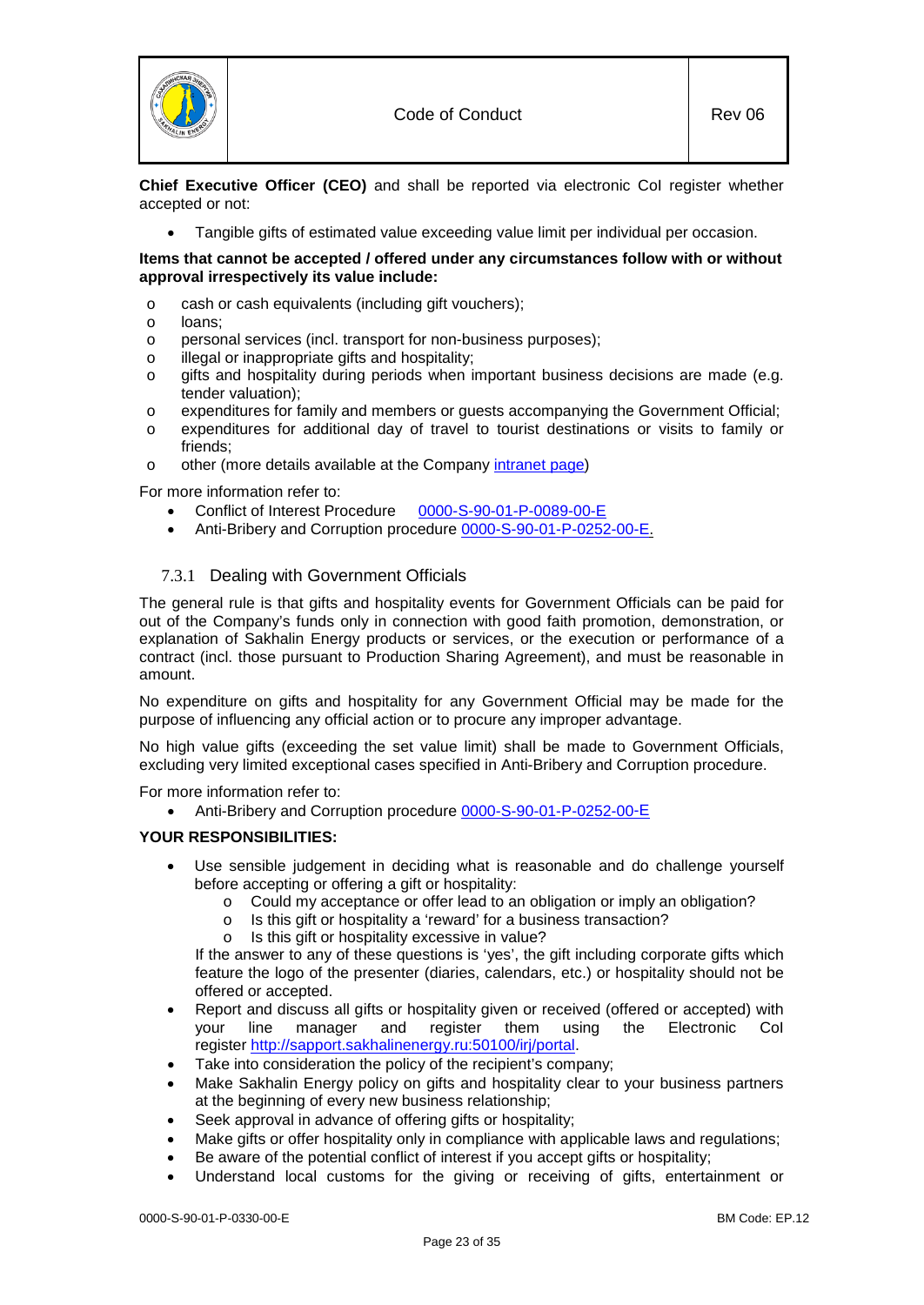

benefits, tips and fees;

- Involve senior management in making decision regarding final selection of the guests invited to Sakhalin Energy hospitality event;
- Do not exchange gifts, regardless of their value, in your home, they should be exchanged on the expectable premises only (e.g. Company's premises);
- Do not be embarrassed to decline any offer by referring to the Sakhalin Energy policy in cases when offers exceed value limit – this will be understood by the business counterparty – who in most cases will be subject to similar rules;
- Do not give or receive a gift or a favour that you would feel uncomfortable explaining to your work colleagues, your family or the media;
- Do not differentiate between the giving or receiving of gifts and hospitality directly or via an intermediary

# <span id="page-23-0"></span>**7.4 Insider dealing**

You may have an access during their work to confidential or 'inside information' that you must protect and never spread it or use it for your own benefit. If you use 'inside information' for your own benefit or recommend that another person who trade shares or other securities this is a criminal offence.

If you spread false information or engaging in activities designed to manipulate the price of publicly listed securities that is called 'market abuse' and also illegal.

The consequences of non-compliance may include criminal prosecution and fines for both the Company and the individual.

#### **YOUR RESPONSIBILITIES:**

- Protect confidential or 'inside information' about Sakhalin Energy and do not disclose it at any time;
- Seek advice from Legal Directorate if you are considering a transaction in securities and have any doubt about its propriety;
- Do not buy, sell or engage in any other dealings in the securities of Sakhalin Energy's shareholders or their affiliates while you possess 'inside information' about that Company. This applies even if you are no longer a Sakhalin Energy employee;
- Do not engage in any dealings involving a company outside Sakhalin Energy while you have 'inside information' or confidential information about that company;
- Do not engage in speculative dealing, such as entering into a swap, spread betting, short sales or similar arrangements affecting the securities of Sakhalin Energy's shareholders or their affiliates;
- Do not spread false information, market rumours or engage in other activities to manipulate the price of publicly listed securities

# <span id="page-23-1"></span>**7.5 Political activities and payments to political parties**

Sakhalin Energy does not make payments to political parties, organisations or their representatives or take part in public politics. The Company funds and resources may not be used to contribute to any political campaign, political party, political candidate or any of their affiliated organisations.

If you wish to engage in activities in the community, including standing for election to public office, you will be given the opportunity to do so if it is a right conferred by law or is considered appropriate in the light of local circumstances. However your political activity and payments may be perceived as those of Sakhalin Energy and may impact Sakhalin Energy business or reputation. Therefore you must ensure your personal political activities are not represented to be those of Sakhalin Energy.

The participation of Sakhalin Energy employees, including contributions of time or money, is carried out entirely on their own account and their political opinions do not represent Sakhalin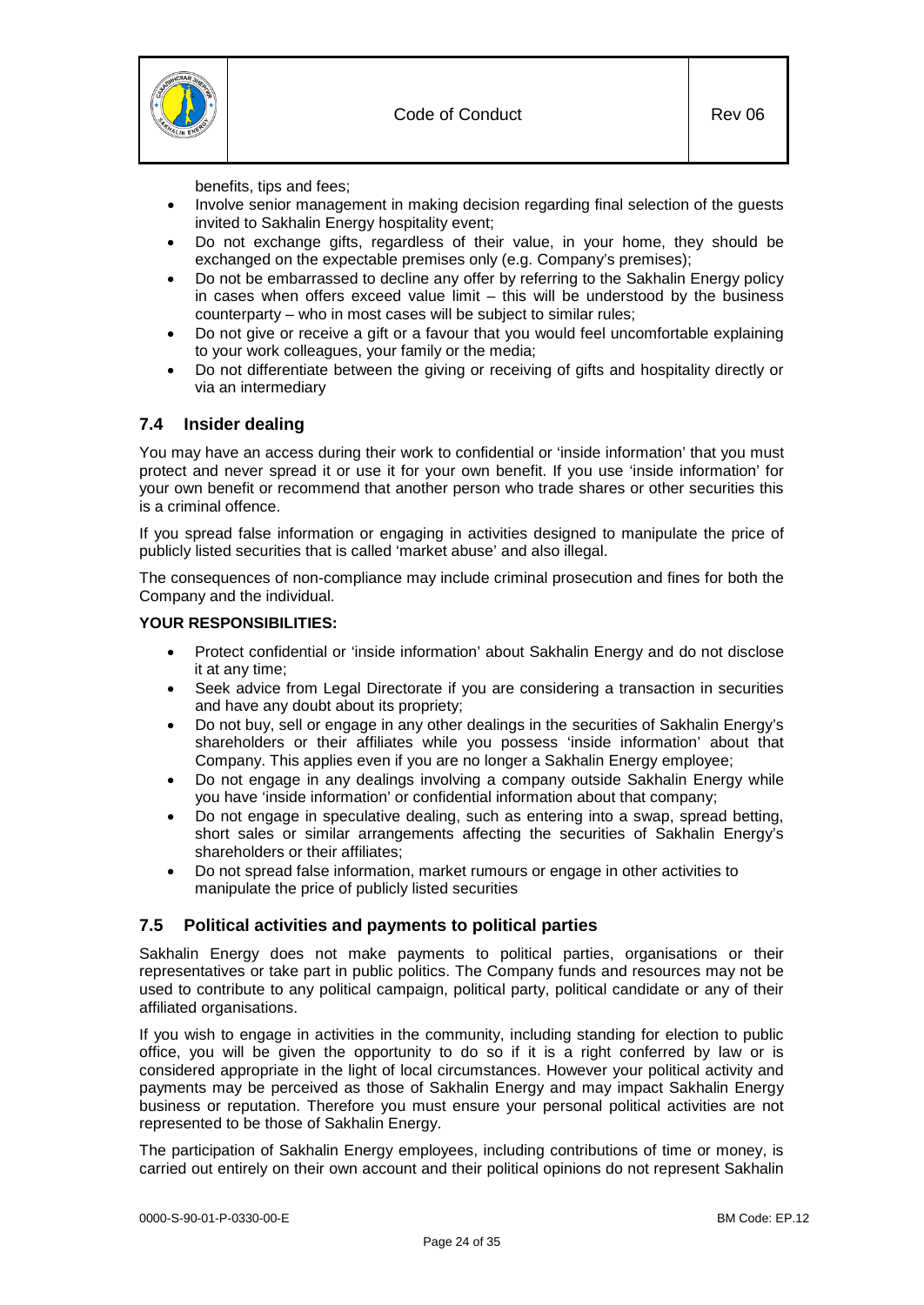

Energy positions. Sakhalin Energy employees will not be reimbursed by Sakhalin Energy for any personal political contributions, expenditure or gifts.

A Sakhalin Energy employee may only represent a Sakhalin Energy position with the approval of the External Affairs Manager. Any subsequent external written or verbal communication must be in accordance with the Company Media and Representation Policy.

All information to be released into the public domain should be first reviewed by External Affairs.

## **YOUR RESPONSIBILITIES:**

- Become familiar with all laws and regulations that restrict any Company's involvement in political activities, including your engagement in lobbying for Sakhalin Energy to promote its legitimate concerns;
- Make clear that you are speaking on your own account and not on behalf of Sakhalin Energy when you engage in personal political activity;
- Seek approval from the External Affairs Manager before respond to media or engaging on behalf of Sakhalin Energy with Government Officials regarding political activities;
- Keep in mind Sakhalin Energy's reputation, and how the public would perceive your actions, when engaging with Government Officials;
- Do not use your position in Sakhalin Energy to try to influence any other person (inside or outside Sakhalin Energy) to make political contributions or provide support to any political parties or politicians;
- Do not make any contributions or incur expenditure using a Sakhalin Energy account for any political campaign, political party, political candidate;
- Do not use or allow to be used any Sakhalin Energy assets or resources, for example, work time, telephones, communications services or meeting rooms for any political campaign, political party, political candidate or any of their affiliated organisations;
- Do not use charitable donations as a substitute for a political payment.

# <span id="page-24-0"></span>**7.6 Money laundering**

Money laundering is a generic term used to describe the process of hiding the criminal origins of money or money's worth (the 'proceeds' of crime) within legitimate businesses or business activities. It also describes the use of money of legitimate origin to support terrorism. Antimoney laundering provisions are designed to help prevent legitimate business from being used by criminals for this purpose, and to assist law enforcement agencies to trace and recover criminal assets and terrorist funding. Sakhalin Energy tries to avoid suspicious transactions or incidents not to be involved in money laundering as it is a criminal offence.

The offences covered by anti-money laundering provisions include:

- Money laundering: acquiring, using or possessing criminal property; concealing the nature, source, location or ownership of criminal property; converting or transferring criminal property or removing it from a country; facilitating the acquiring, retention, use or control of criminal property; and assisting terrorist financing in any other way;
- Tipping-off: disclosing (in particular, to the subject) anything likely to prejudice an investigation;
- Prejudicing an investigation: falsifying, concealing, destroying or disposing of relevant documents;
- Failure to report: not reporting a suspicion when there are reasonable grounds to know or suspect that someone is laundering money.

In practice, this means you must make proper enquiries about the origin of all monies and property we receive or procure, and of the appropriateness of the destination of money we forward in any way, on transactions in which you are involved.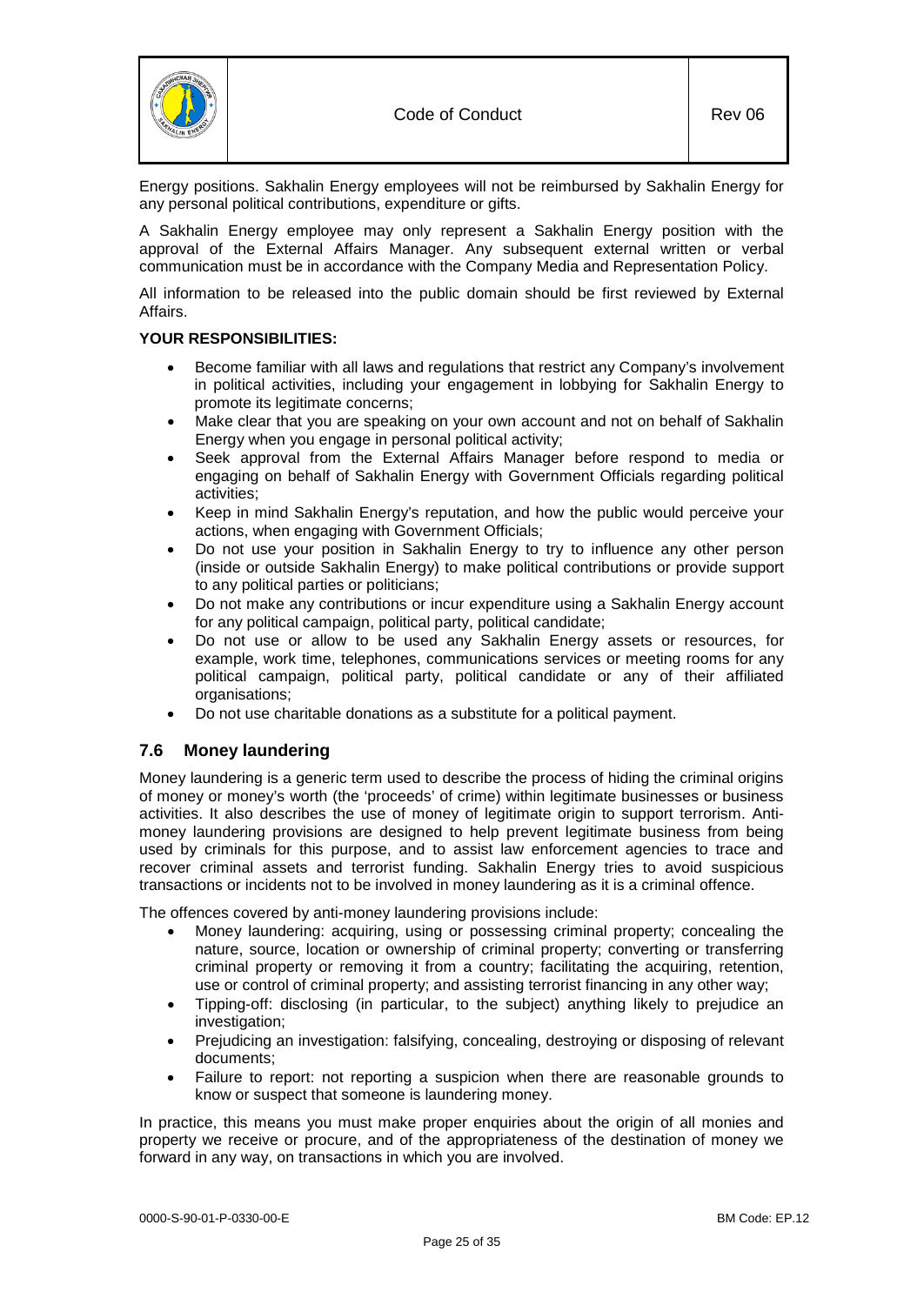

It should not be assumed that this applies only to finance staff. Business people or lawyers may be the first to hear how a transaction is going to be organised.

You are not required to identify money laundering, but you do have a duty to identify suspicious activity, which may be money laundering or terrorist financing. You also must conduct a counterparty due diligence to understand the business and background of our business partners and to determine the origin and destination of money and transactions.

A combination of any number of potentially high-risk transactions should naturally increase the level of suspicion.

## **YOUR RESPONSIBILITIES:**

- Be aware that you have an obligation to identify and internally report suspicious transactions or incidents of money laundering;
- Contact the Finance Controller or GRA Manager for advice and assistance;
- Do not knowingly deal with criminals or the proceeds of crime;
- Do not try to investigate a case of money laundering yourself;
- Do not report your suspicions externally the Finance Controller will take responsibility for this;
- Do not notify your suspicions to the other party to the transaction.

# <span id="page-25-0"></span>**7.7 Financial accounting and reporting**

Sakhalin Energy has a wide range of financial information stakeholders such as lenders, Russian party (federal and regional), shareholders, tax authorities hence financial information is subject to different audits such as two audits under Production Sharing Agreement (PSA), shareholders' management reporting audit, lenders' audits. Sakhalin Energy financial information is subject to government reporting and should be fair, true, correct, consistent and complete.

In operating financial information we are committed to comply with Sakhalin Energy accounting policy, accounting and financial reporting rules and regulations that apply to the jurisdictions in which we operate, in particular Russian tax requirements, International Financial Reporting Standards and PSA with the Russian Party.

Sakhalin Energy internal controls must enable us to demonstrate that entries in our financial reports are correct and made in accordance with applicable regulations. Financial processes must be designed and operated in accordance with the Sakhalin Energy procedures relating to managing finance processes.

#### **YOUR RESPONSIBILITIES:**

• You shall properly manage financial records. Sakhalin Energy expects you will only execute transactions, and access assets, in accordance with your management's general or specific authorisation or delegation of authority. Sakhalin Energy also requires that once a transaction has been approved and carried out it be submitted for inclusion in its accounts and records.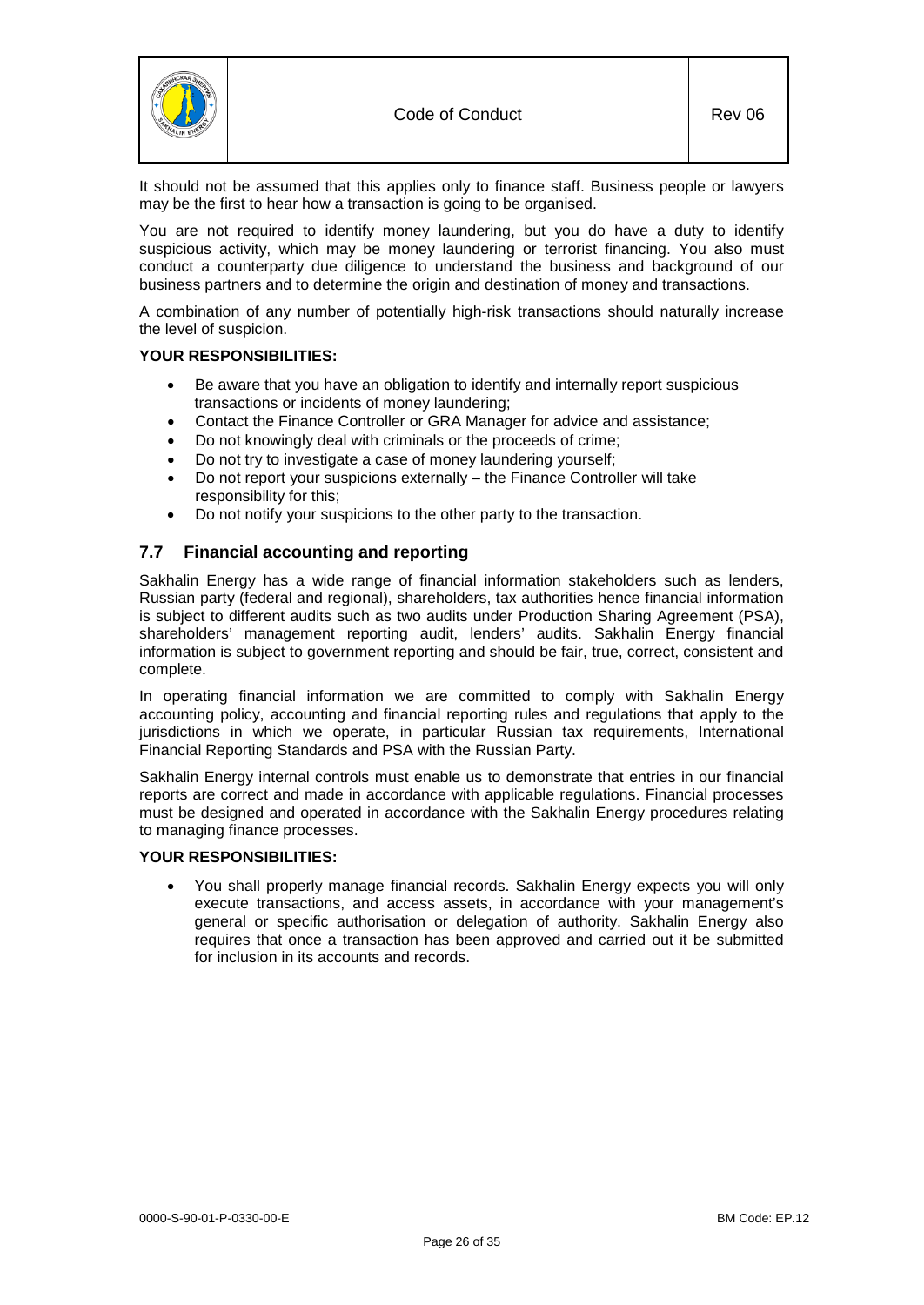

# <span id="page-26-0"></span>**8 NATIONAL AND INTERNATIONAL TRADE**

# <span id="page-26-1"></span>**8.1 Antitrust and competition law**

More than 100 countries throughout the world, including Russia, have developed antitrust (or competition) laws. Antitrust laws prohibit a variety of practices that restrain trade or restrict free and fair competition, such as price-fixing conspiracies and acts designed to achieve or maintain monopoly power. A number of countries make antitrust violation a criminal offence, with imprisonment of individuals and heavy financial penalties for the companies involved.

Antitrust laws apply to every level of business in the countries in which Sakhalin Energy operates. The laws apply not only to Sakhalin Energy but also to our competitors, suppliers and business customers.

Although the laws may differ from country to country, some of the most common illegal antitrust activities that Company is committed to avoid include:

- Agreements between competitors that have, or are intended to have the effect of fixing, stabilising or raising prices or profit margins, including agreements on price initiatives or price targets, ranges or recommendations;
- Agreements between competitors not to compete for certain customers or accounts, or in certain geographic areas;
- Agreements between competitors regarding bid pricing or other terms and conditions of a bid – or agreements not to compete for certain bids;
- Agreements between competitors to reduce production or output;
- Agreements between competitors about which suppliers or customers they will not deal with;
- Agreements with independent dealers or resellers to fix the minimum resale price of a product.

It is vital that everyone in Sakhalin Energy understands what these laws mean and complies with both the letter and spirit of the law - not only to avoid infringement but also to ensure that suppliers or trade customers are not engaging in anti-competitive activities that could damage our business.

# **YOUR RESPONSIBILITIES:**

- Make sure that Sakhalin Energy decisions about pricing and customers are independent and taken by Sakhalin Energy alone;
- Make sure that all decisions about how Sakhalin Energy will or will not bid are independent and taken by Sakhalin Energy alone;
- Make sure that decisions about where Sakhalin Energy will or will not compete are independent and taken by Sakhalin Energy alone;
- Make sure there is a legitimate and lawful reason for any discussion with a competitor, supplier or contractor;
- Do not share pricing information (as well as any other sensitive information) with a competitor;
- Do not enter into an agreement or undertaking, or share information, with a competitor about the customers or geographic markets you engage with;
- Do not discuss any aspect of bidding with any of Sakhalin Energy's competitors;
- Do not discuss the need to rationalise production capacity, or to reduce oversupply in the market, with anyone outside Sakhalin Energy.

# <span id="page-26-2"></span>**8.2 International trade**

Most countries, including Russia, impose some form of legal control on the export and import of goods, works and services from/into their jurisdiction. Many countries are also signatories to international export and import control treaties which together place restrictions on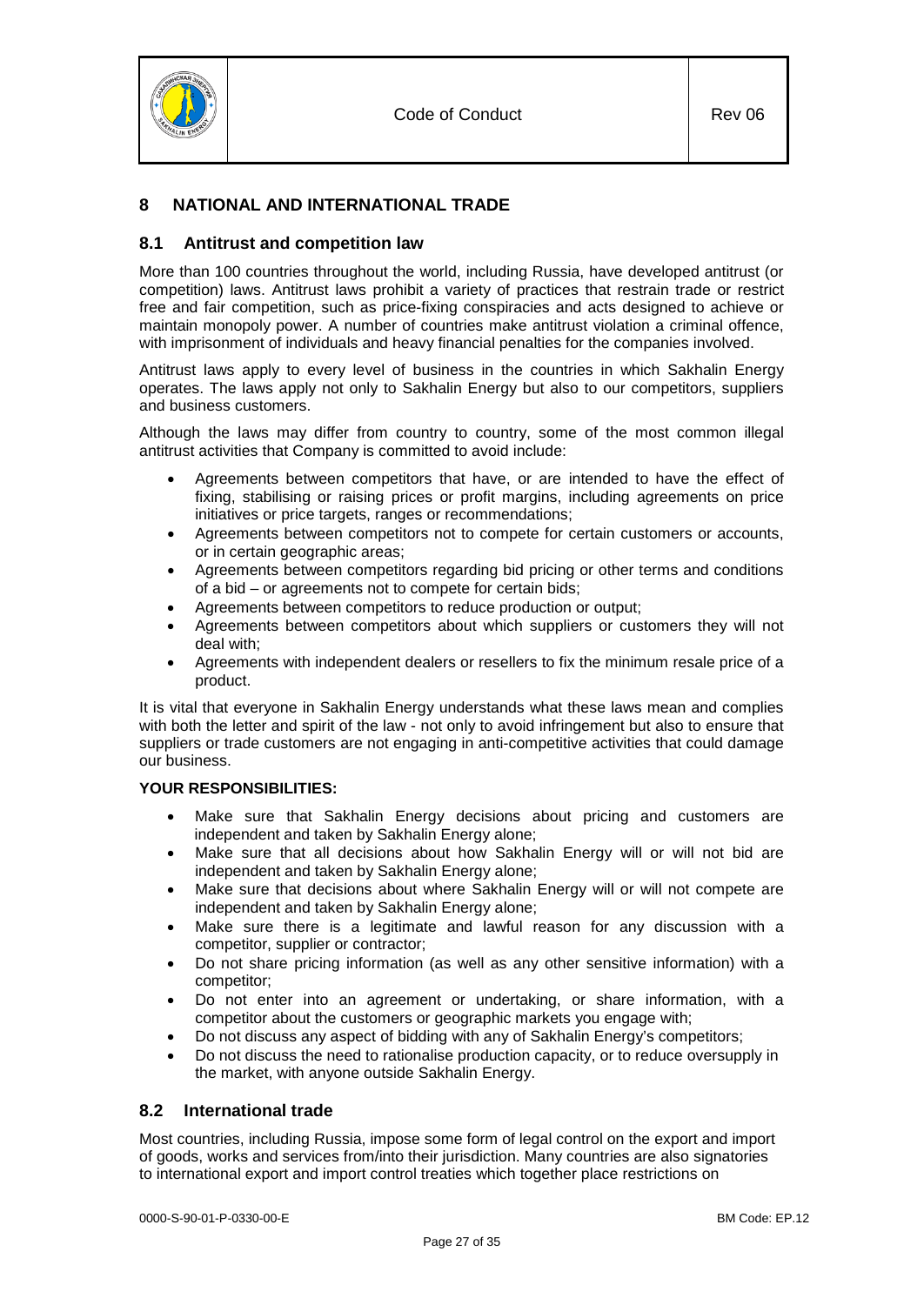

exports/import of goods, technology and software.

Although Russia, which is a principal place of business for Sakhalin Energy, is not a formal member of the EU and OECD, it signed or joined some of the conventions and other regulatory instruments issued by these institutions. Most of the aforementioned rules are applicable to Russia and incorporated into its national legislation. Therefore Sakhalin Energy is committed to comply with them.

# 8.2.1 Export control and sanctions

<span id="page-27-0"></span>If your work involves the sale, shipment, electronic transfer or disclosure of technical information, software, goods or services across national borders between Sakhalin Energy and third parties, you are required to keep up to date with applicable rules and regulations and ensure the Company follows them.

Export controls compliance refers to:

- Exports and re-exports of goods, technology and software to specific countries, entities and individuals, and for certain end-users;
- Imports from a sanctioned country;
- Disclosure of certain technology and software source codes to nationals of a prohibited country;
- Involvement of nationals of the country imposing sanctions in any business dealings with the sanctioned country or with persons in the sanctioned country;
- New investments or other transactions with a sanctioned country, persons in the sanctioned country and sanctioned individuals.

<span id="page-27-1"></span>For more details see the Export Compliance Procedure [0000-S-90-01-P-0055-00-](https://sww-llsak.sakhalinenergy.ru/glasseic/livelink.exe?func=ll&objId=514785&objAction=browse&sort=name)E.

## 8.2.2 Import control and sanctions

If your work involves the purchase, shipment, electronic transfer or disclosure of technical information, software, goods or services across national borders you must comply with all applicable import rules and regulations.

Sakhalin Energy operations involve the import of raw materials, feedstock and finished products from many countries. Failure to observe import control laws and sanctions can cause operational delays, severely damage our reputation and create substantial legal exposure for Sakhalin Energy including criminal and civil fines and loss of privileges and, for individuals, fines and imprisonment.

It is also important to remember that Sakhalin Energy staff entering any country may be subject to personal import restrictions in respect of goods in their baggage or on their person.

#### **YOUR RESPONSIBILITIES:**

- Seek advice from Legal Directorate or GRA Manager whenever the legality or propriety of any prospective transaction or course of conduct is subject to question or doubt;
- Remember that an export and import can be made electronically, through discussions and by visual inspection, as well as by traditional shipping methods;
- Think carefully about the potential impact of export and import control laws and sanctions before transferring goods, technology or software across national borders whether physically, electronically, or by verbal or visual disclosure;
- Know your customer and seller who they are, what they do, where they are based, and how they will use your goods, technology, software or money;
- Make sure that you observe all legal requirements concerning presentation and declaration of goods at importation, including relevant documentation;
- Attend an awareness session as advised by your Legal Directorate or GRA Manager to keep up to date with changes in the rules;
- Be aware of which countries have been sanctioned by your country of nationality or citizenship;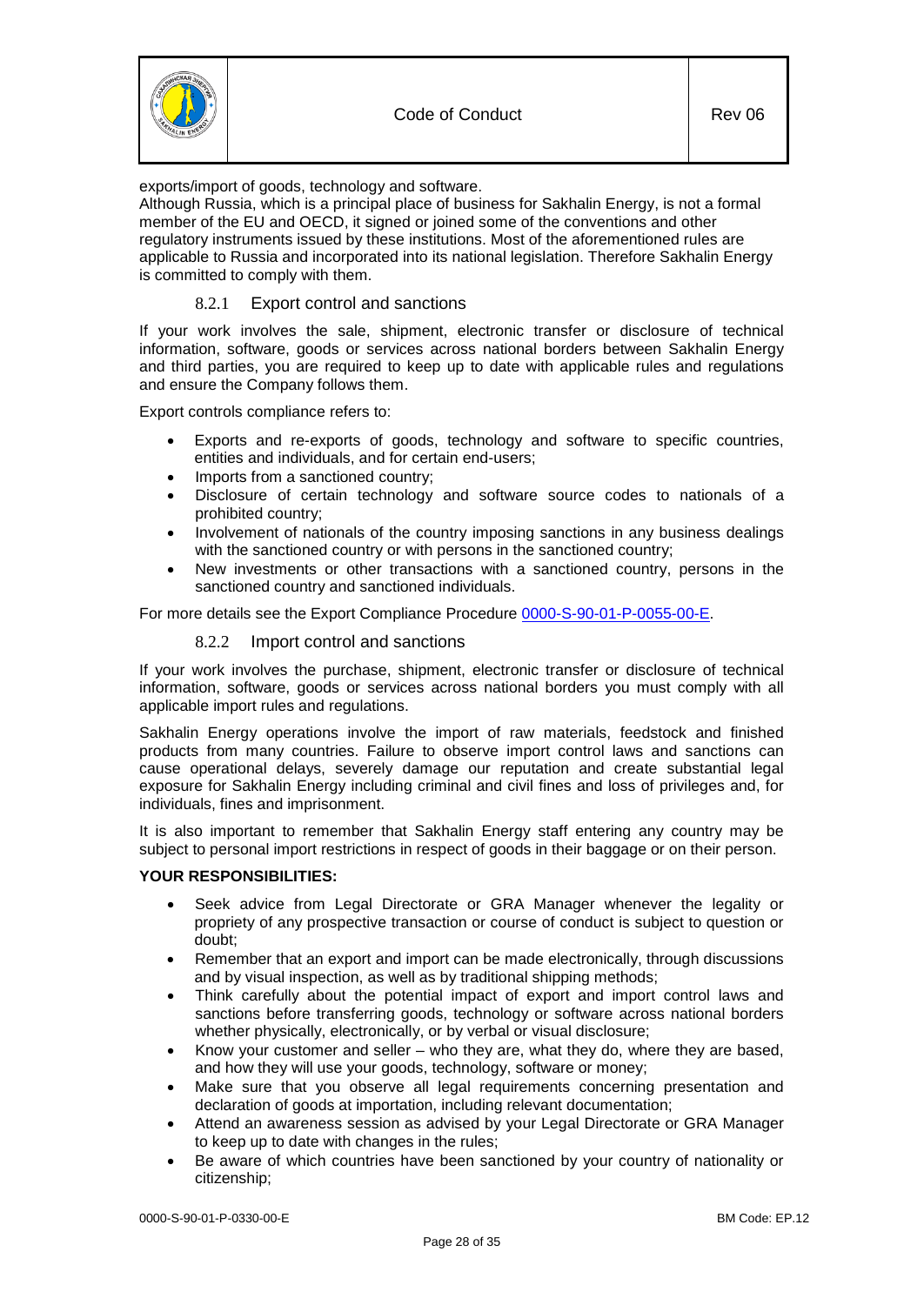

- Do not get involved in any aspect of business with a country that has been sanctioned by the country of your nationality or citizenship;
- Do not export items into a sanctioned country or into a country that has imposed such sanctions;
- Do not import items from a sanctioned country or from a country that has imposed such sanctions;
- Do not attempt to import prohibited goods or restricted goods from a country without properly declaring them to the Customs authority;
- Make sure that all duties, levies or other legitimate import taxes are paid.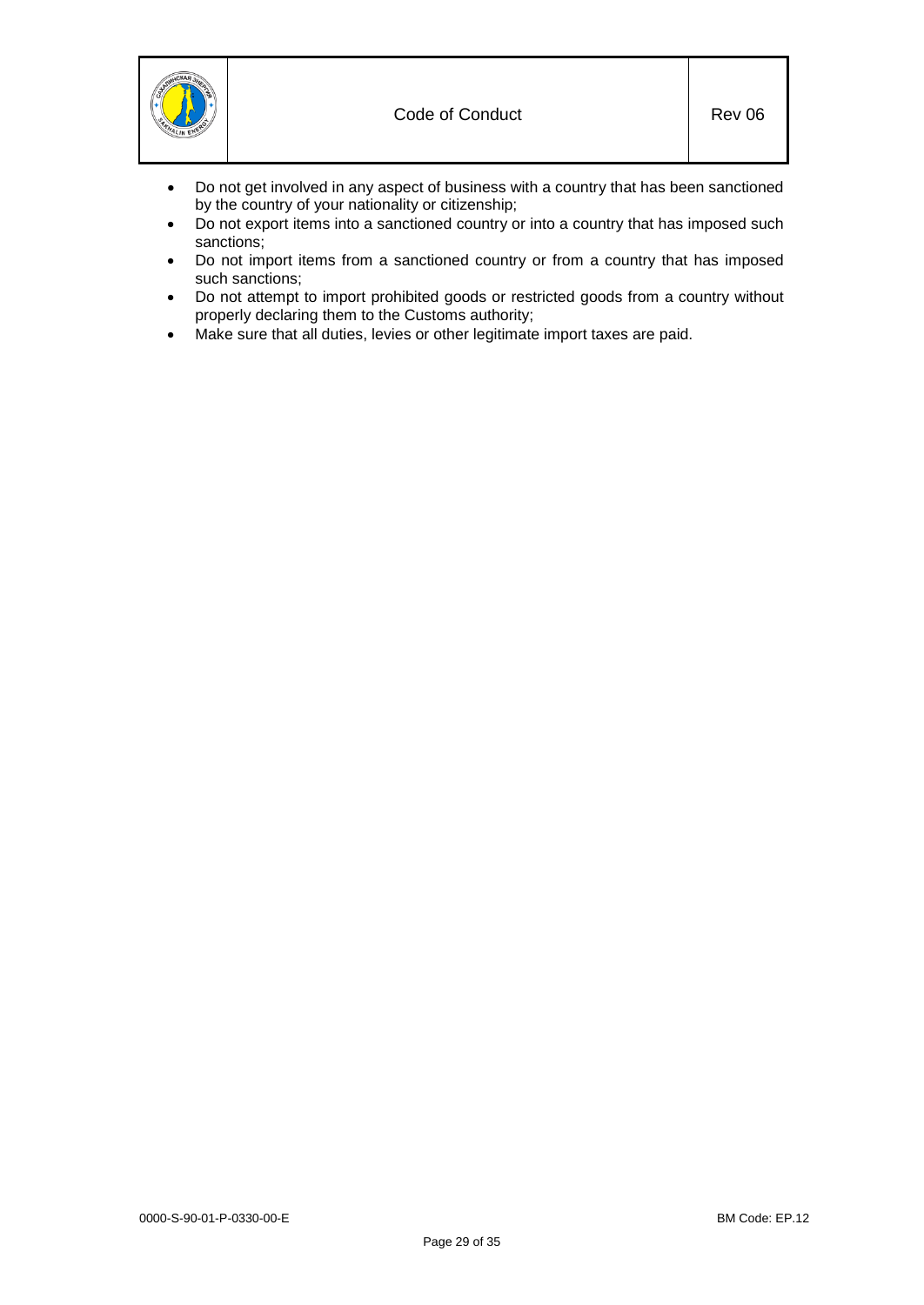

# <span id="page-29-0"></span>**9 SAFEGUARDING INFORMATION AND ASSETS**

# <span id="page-29-1"></span>**9.1 Protection of corporate assets**

Sakhalin Energy assets have considerable value – whether financial or physical assets or intellectual property – and are intended to be used only to advance Sakhalin Energy business purposes and goals. Company is also committed to maintain asset integrity in the course of its activities. These assets must be secured and protected in order to preserve their value. Such assets include buildings, sites, equipment, tools, supplies, communication facilities, funds, accounts, computer programs, information, technology, documents, know-how, data, patents, trademarks, copyrights, time, and any other resources or property of Sakhalin Energy. You are entrusted with Sakhalin Energy assets in order to do your jobs. We adhere to personal responsibility for safeguarding and using Sakhalin Energy assets appropriately.

Sakhalin Energy respects the physical and intellectual assets of others. Consequently, it is expected that you never intentionally damage or misappropriate the physical assets of others; infringe valid patents, trademarks, or copyrights of others; misappropriate confidential information in violation of the rights of others; or use or disclose confidential information of others without proper authority. The Company expects others to show the same degree of respect for Sakhalin Energy physical and intellectual assets.

Assets management should be realised according to proper authorities delegation and transactions should be properly authorised.

For more information refer to

- Manual of Authorities [0000-S-90-01-P-0084-00-](https://sww-llsak.sakhalinenergy.ru/glasseic/livelink.exe?func=ll&objId=433697&objAction=browse)E
- CoC on the use of Computing Facilities in Sakhalin Energy [0000-S-90-01-M-0018-00-](https://sww-llsak.sakhalinenergy.ru/glasseic/livelink.exe?func=ll&objId=12948638&objAction=browse&sort=name) E
- CoC on the use of Telecommunication Facilities in Sakhalin Energy [0000-S-90-01-M-](https://sww-llsak.sakhalinenergy.ru/glasseic/livelink.exe?func=ll&objId=12948888&objAction=browse&sort=name)[0024-00-](https://sww-llsak.sakhalinenergy.ru/glasseic/livelink.exe?func=ll&objId=12948888&objAction=browse&sort=name)E

# **YOUR RESPONSIBILITIES:**

- Use Sakhalin Energy assets only for business-related purposes;
- Take care to prevent waste, loss, damage, misuse, theft, misappropriation, or infringement of Sakhalin Energy assets;
- Obtain appropriate permission / authorisation for the use of Sakhalin Energy assets;
- Prepare, maintain or submit accurate records regarding the use of Sakhalin Energy assets, in accordance with applicable laws, external requirements and Company processes;
- Record time worked accurately:
- Comply with specific restrictions placed on the use and transfer of Sakhalin Energy assets;
- Follow established guidelines and procedures in respect of authorities and approvals for dealings with third parties that involve Sakhalin Energy assets;
- Prepare business records and documents accurate, reliable and timely of, including those that relate to expenses incurred by you on behalf of the Company.

# 9.1.1 Intellectual property

<span id="page-29-2"></span>Intellectual property (IP) assets and rights play an important role in enabling Sakhalin Energy to retain industry leadership and derive competitive value from continued investment in innovation. You are required to comply with the Information Security Policy and Information Classification Standard which demonstrate how each of us is expected to contribute to maximising the potential of IP for Sakhalin Energy.

You must always give proper attention to creating, protecting and exploiting Sakhalin Energy IP, and to avoiding infringement of the IP rights of others.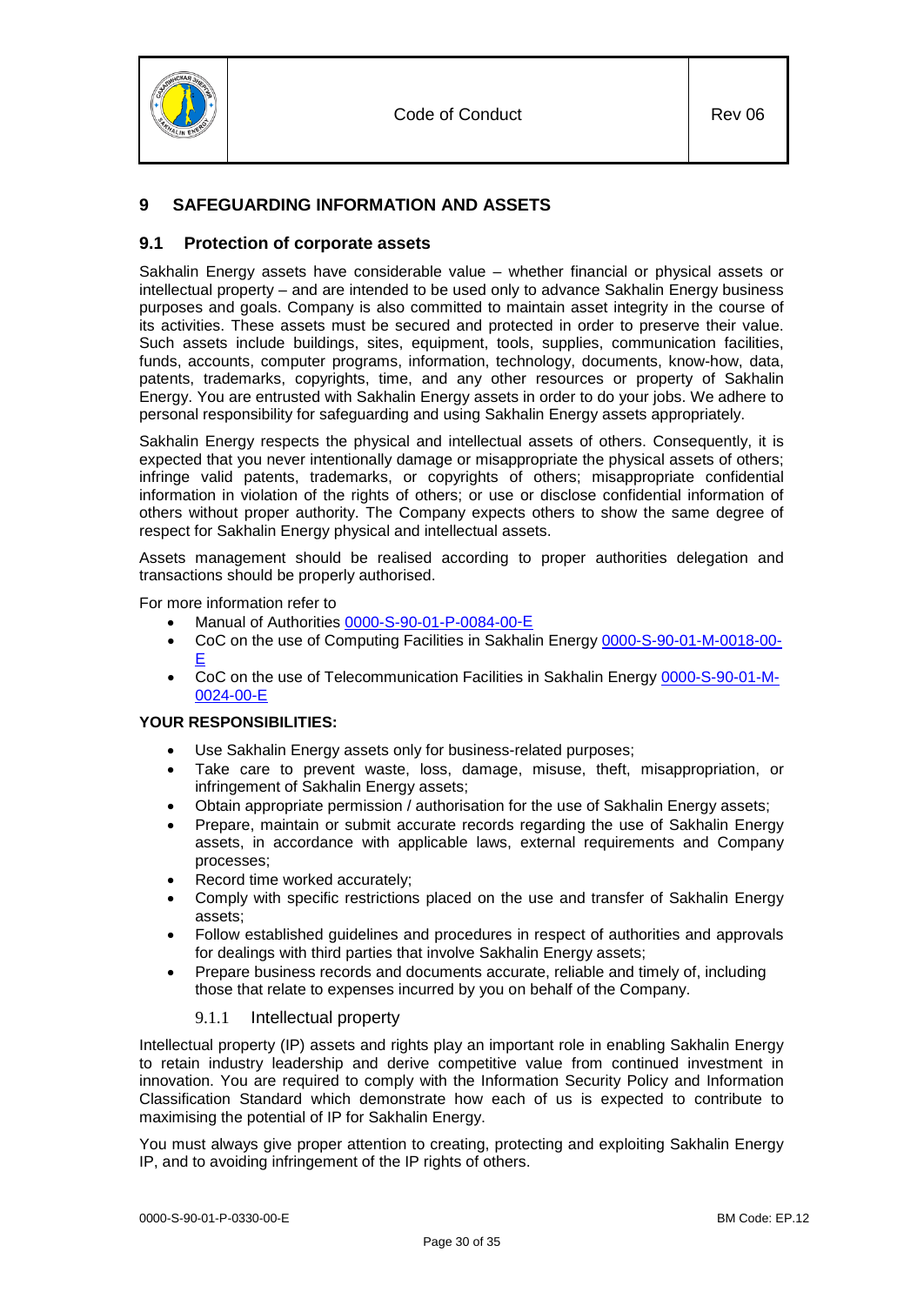

For more information refer to:

- Procedure for Use of the Sakhalin Energy Brand and Communication Style Guide [0000-S-90-01-P-0214-00-](https://sww-llsak.sakhalinenergy.ru/glasseic/livelink.exe?func=ll&objId=5102090&objAction=browse)E;
- Information Security Policy [0000-S-90-01-P-0094-00-](https://sww-llsak.sakhalinenergy.ru/glasseic/livelink.exe?func=ll&objId=760508&objAction=browse&sort=name)E:
- The Information Security Classification Standard [0000-S-90-01-O-0005-00-](https://sww-llsak.sakhalinenergy.ru/glasseic/livelink.exe?func=ll&objId=835948&objAction=browse)E.

## **YOUR RESPONSIBILITIES:**

- Consult Legal Directorate before receiving, disclosing, or agreeing to receive or disclose, information provided in confidence;
- Ensure that all employees and contract staff have legally binding undertakings addressing their obligations regarding the ownership and confidentiality of IP received during or arising from their engagement;
- Report to Legal Directorate at the first opportunity instances in which third parties appear to be using Sakhalin Energy IP without authority;
- Use trademarks and domain names only in accordance with Sakhalin Energy Communication Policy;
- Do not conduct research, development or commercialisation activity on any new or modified product or process without proper consideration being given to the risks posed by third party IP.

# 9.1.2 Personal use of IT and communications

<span id="page-30-0"></span>Sakhalin Energy provides employees with IT facilities and does not prohibit using IT in personal reasons, but it shall not disrupt your and your colleague's job responsibilities. Sakhalin Energy expects you will apply high ethical standards, comply with applicable laws and regulations and support Sakhalin Energy information security requirements. It is also important that the personal use of Sakhalin Energy IT and communication facilities does not incur substantial cost or negatively affect productivity.

While in the workplace, you are expected to be fully engaged in your work and not undertake personal activities beyond a reasonably modest level. Sakhalin Energy expects that you will devote the necessary time to your work in order to fulfil your job responsibilities.

Personal use of IT and communications may be monitored by Sakhalin Energy.

For more information refer to:

- Standard on Protection of Personal Data [0000-S-90-01-O-0025-00-](https://sww-llsak.sakhalinenergy.ru/glasseic/livelink.exe?func=ll&objId=78435872&objAction=browse)E
- CoC on the use of Computing Facilities in Sakhalin Energy [0000-S-90-01-M-0018-00-](https://sww-llsak.sakhalinenergy.ru/glasseic/livelink.exe?func=ll&objId=12948638&objAction=browse&sort=name) E
- CoC on the use of Telecommunication Facilities in Sakhalin Energy [0000-S-90-01-M-](https://sww-llsak.sakhalinenergy.ru/glasseic/livelink.exe?func=ll&objId=12948888&objAction=browse&sort=name)[0024-00-](https://sww-llsak.sakhalinenergy.ru/glasseic/livelink.exe?func=ll&objId=12948888&objAction=browse&sort=name)E

#### **YOUR RESPONSIBILITIES:**

• Recognise the negative impact on both individual and the organisation's reputation that improper use of Sakhalin Energy IT and communication facilities may cause.

# <span id="page-30-1"></span>**9.2 Data privacy and protection**

The personal data includes information about individuals such as name and contact details, employment and financial information, age and nationality. Information on race or ethnic origin, religion or philosophical beliefs, health or sexual orientation, criminal behaviour or trade union membership is sensitive personal data and subject to stricter controls.

Sakhalin Energy respects any individual's general right to privacy of their personal data and adheres to all applicable laws on the use of personal data. Such attitude is also expected from you.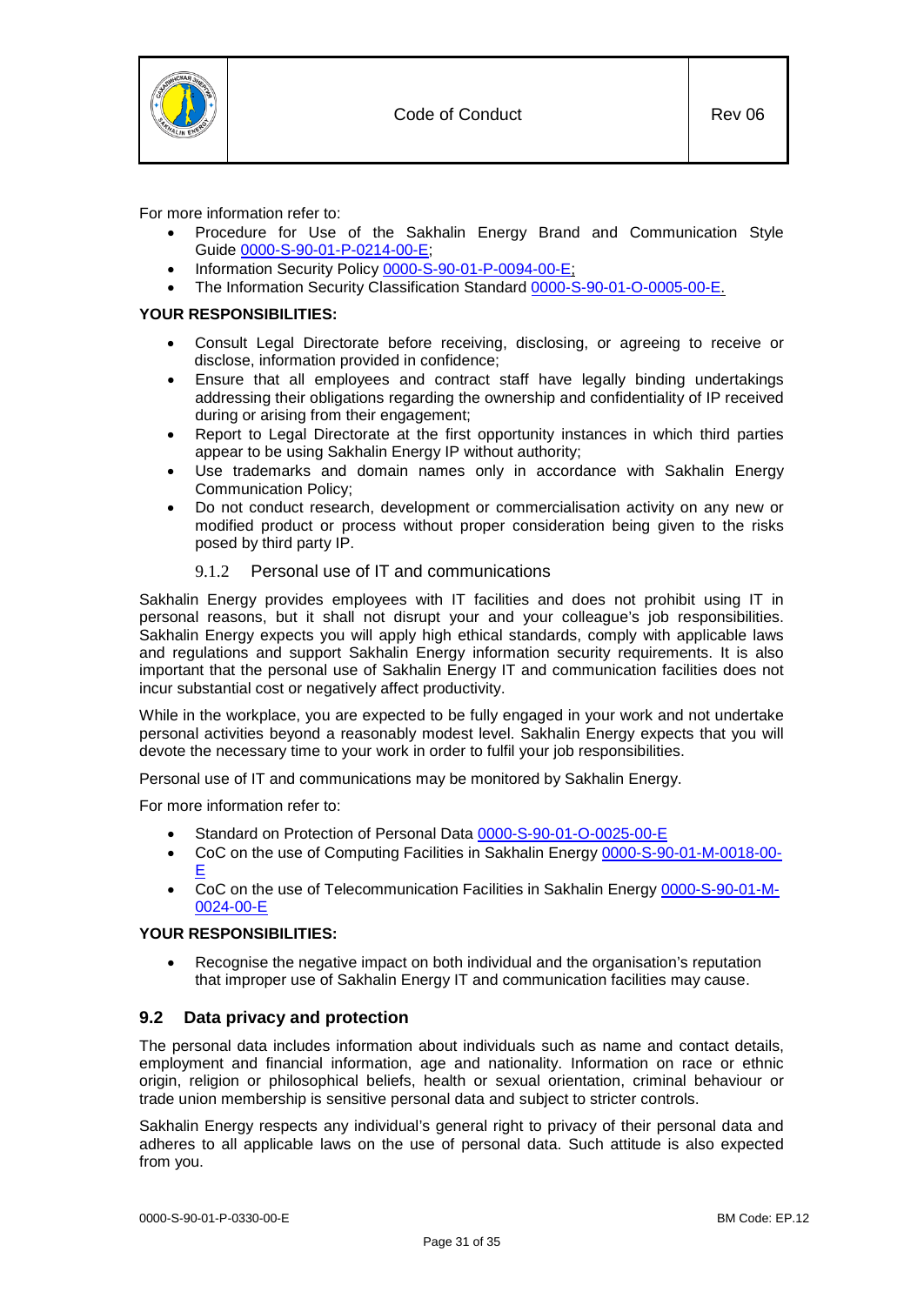

For more information refer to:

• Standard on Protection of Personal Data [0000-S-90-01-O-0025-00-](https://sww-llsak.sakhalinenergy.ru/glasseic/livelink.exe?func=ll&objId=78435872&objAction=browse)E

# **YOUR RESPONSIBILITIES:**

- Collect personal data for the purpose only permitted by law;
- If you have access to personal data use it in a way authorised by applicable law;
- Do not use the personal data that became available to you without proper authorisation;
- If you are in any doubt about the handling of personal data, consult Legal Directorate or your HR Business Partner.

# <span id="page-31-0"></span>**9.3 Records management**

Records are valuable Company's assets and must be properly managed. Sakhalin Energy defines a Business record as fixed valuable information that can be uniquely identified (including, but not limited to identification of attributes). Business records can be presented by both documents and data. They are considered to be valuable and important information when this information:

- is created or received as evidence of a business activity;
- OR is required for legal, tax, regulatory or accounting purposes;
- OR is a reason for business decisions;
- OR which is of importance to Sakhalin Energy business or corporate memory

Paper records and electronic ones (including images, instant messaging, email messages, voice recordings or electronic files) shall be treated in the same way. Sakhalin Energy must be able to retrieve records quickly and reliably. When each record's retention period is over, appropriate disposal is required.

Falsification of records or misrepresentation of facts may constitute fraud and can result in civil and criminal liability for both individuals and the Company. Information which is just temporarily required for doing business should not be treated as Business records and should be disposed by the owner as soon as no longer required (for example, punch lists).

Sakhalin Energy applies a risk-based approach to Records Management that identifies the areas of highest exposure and ensures records are managed in a secure, consistent and auditable manner.

For more details refer to:

- Information Security Classification Standard [0000-S-90-01-O-0005-00-](https://sww-llsak.sakhalinenergy.ru/glasseic/livelink.exe?func=ll&objId=835948&objAction=browse)E
- Information Security Policy [0000-S-90-01-P-0094-00-](https://sww-llsak.sakhalinenergy.ru/glasseic/livelink.exe?func=ll&objId=760508&objAction=browse&sort=name)E
- Records Management Procedure [0000-S-90-01-P-0276-00-](https://sww-llsak.sakhalinenergy.ru/glasseic/livelink.exe?func=ll&objId=17358101&objAction=browse&sort=name)E

#### **YOUR RESPONSIBILITIES:**

- Make sure you understand the difference between a record and information of temporary nature;
- Identify, classify and store records in line with the formally established Company standards and procedures;
- Protect records to ensure they cannot be subject to unauthorised access or interference;
- Prevent records from accidental amendment or deletion;
- Avoid duplication unless absolutely necessary, clearly mark copies as such to avoid confusion, preferably use links to documents (shortcuts). Keep any duplicates or local copies made for working purposes for as short a period of time as possible;
- Ensure that team members have not previously created a record prior to initiating a new document;
- Suspend scheduled disposal and modifying of records in the event of reasonably anticipated litigation, government or regulatory investigation, or tax audit;
- Act reasonably, competently, in good faith and in line with legal advice in making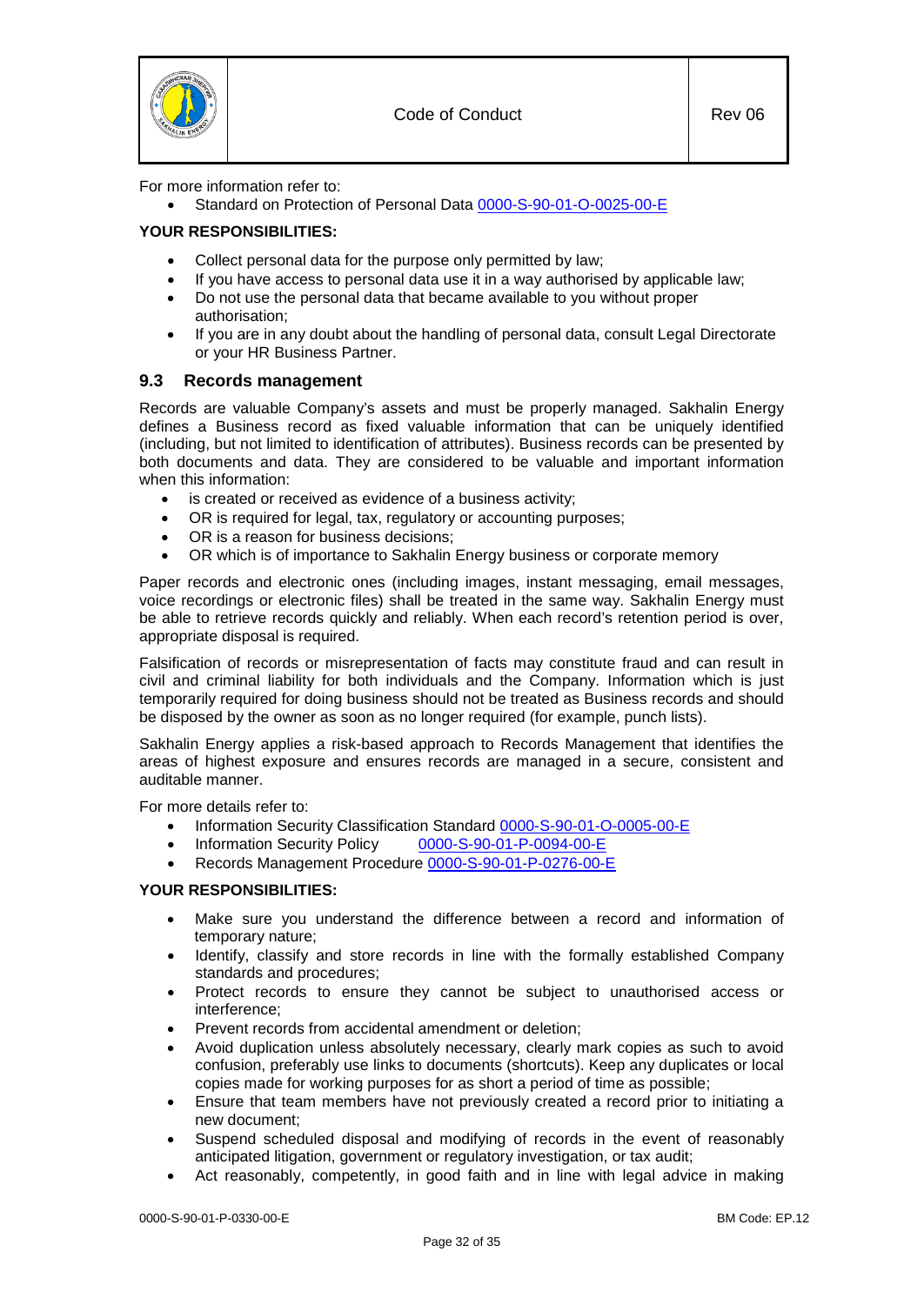

decisions concerning the preservation of information;

- Make sure that you preserve all relevant information (even that of temporary value) if the subject matter becomes subject to litigation, governmental or regulatory investigation, or tax audit;
- Dispose appropriately of records after the requirement for their retention has expired and you have determined that no preservation hold exists for those records;
- Do not forget to transfer custody of all relevant records if you change your job within Sakhalin Energy or if you leave your job with Sakhalin Energy;
- Do not forget that the determination of what is a record is based on content and that both paper and electronic record (including email) must be managed. All e-mail messages should never be considered to have equal retention value, each email should be retained individually.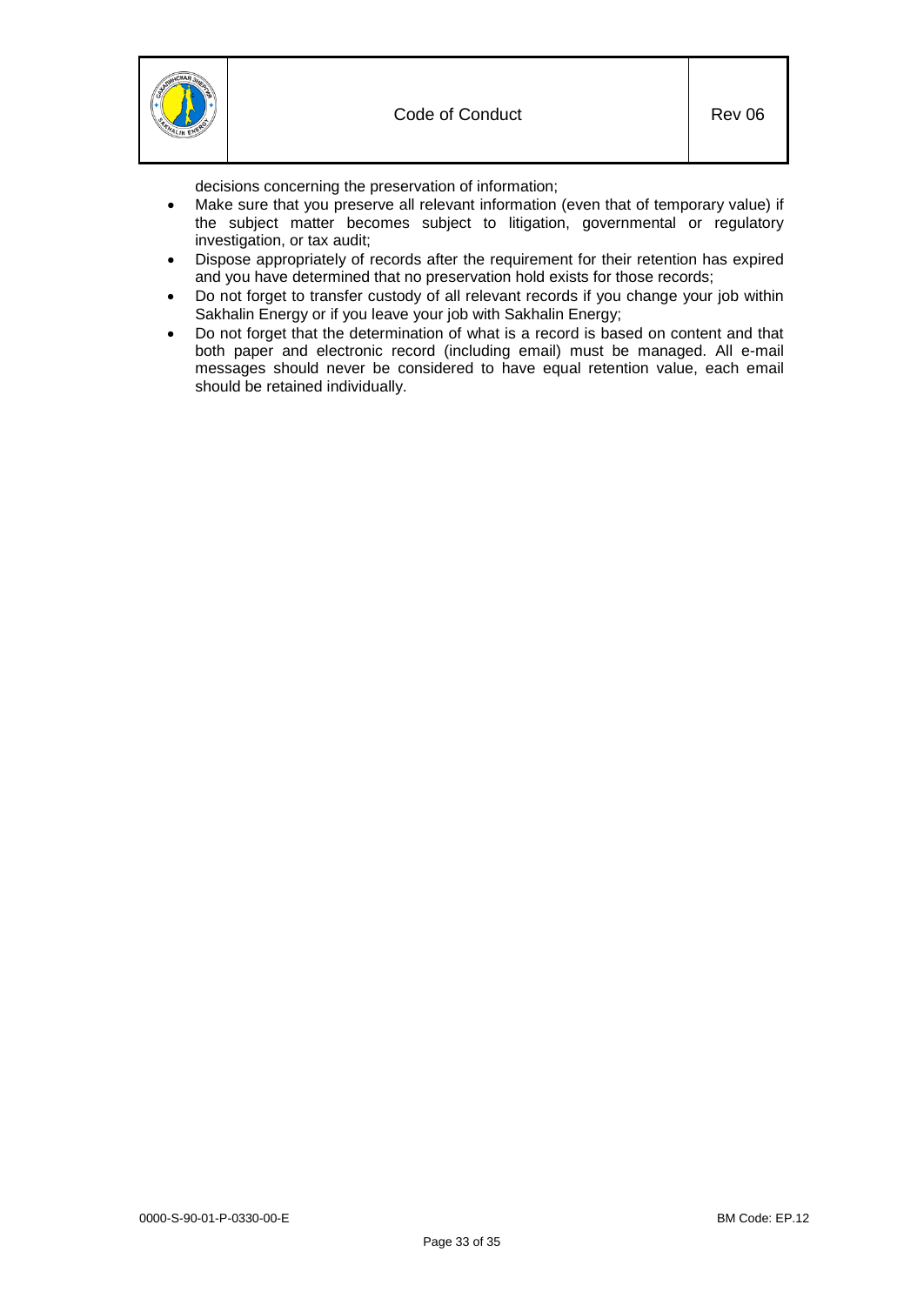

# <span id="page-33-1"></span><span id="page-33-0"></span>**10 COMMUNICATION**

# **10.1 Business communications**

Your communications are a reflection on Sakhalin Energy. Failure to safeguard information or inappropriate, inaccurate or careless communications can create serious liability and compliance risks for you and Sakhalin Energy, can damage our reputation and our ability to conduct business effectively. That is why all employees and contract staff are required to take care when communicating both internally and externally and particularly when the communication is a written document (including email).

Sakhalin Energy sets out the rules and principles that should be applied to your business communications with both staff in Sakhalin Energy and third parties. These rules and principles have been designed to minimise liability and compliance risks. They apply to communications in any format or medium, including electronic documents, instant messages, websites, postings on the web, paper documents, facsimile and telex messages, voice, and voice mail recordings.

For more details refer to:

- Information Security Classification Standard [0000-S-90-01-O-0005-00-](https://sww-llsak.sakhalinenergy.ru/glasseic/livelink.exe?func=ll&objId=835948&objAction=browse)E<br>• Information Security Policy 0000-S-90-01-P-0094-00-E
- Information Security Policy
- Company Media and Representation Policy [0000-S-90-01-P-0064-00-E](https://sww-llsak.sakhalinenergy.ru/glasseic/livelink.exe?func=ll&objId=760530&objAction=browse&sort=name)

#### **YOUR RESPONSIBILITIES:**

- Comply with speech etiquette: ensure your communications are necessary and appropriate;
- Take care when writing and sending;
- Ensure you adhere to all rules and follow all guidelines;
- Ask yourself 'Would I be comfortable if this communication appeared on the front page of a newspaper or was produced as evidence in legal proceedings?';
- Ask yourself 'Do I need to make this communication and what is the most appropriate way of communicating?';
- Make sure that your written communications contain a clear statement (in a footer on an email or on your Sakhalin Energy's headed paper) identifying your employing Company as Sakhalin Energy and giving those details required by local law, as well as your contact details;
- Check that you are authorised to make a particular commitment to share a particular piece of knowledge;
- Obtain legal advice to avoid accidentally creating legally binding commitments when discussions or negotiations continue over a long period of time;
- When sharing knowledge with a third party on 'need to know' basis only;
- Ensure proper information classification and if required encrypt your correspondence;
- Remember that communications with a competitor can violate antitrust laws;
- Do not use ambiguous language, do not mislead;
- Do not assign blame or be judgemental ('it was his fault');
- Do not brag or overstate, write speculative opinions;
- Do not engage in 'chit chat' or 'casual conversation' on sensitive or confidential matters or joke about serious matters;
- Do not make decisions for companies that you do not work for  $-$  in general, your activities in respect of any companies other than your employing Company are advisory only;
- Do not share knowledge when this is prohibited or restricted:
	- o in the context of a commercially-sensitive or price-sensitive project;
		- o by law;
		- o by an agreement, notably confidentiality or joint venture agreements;